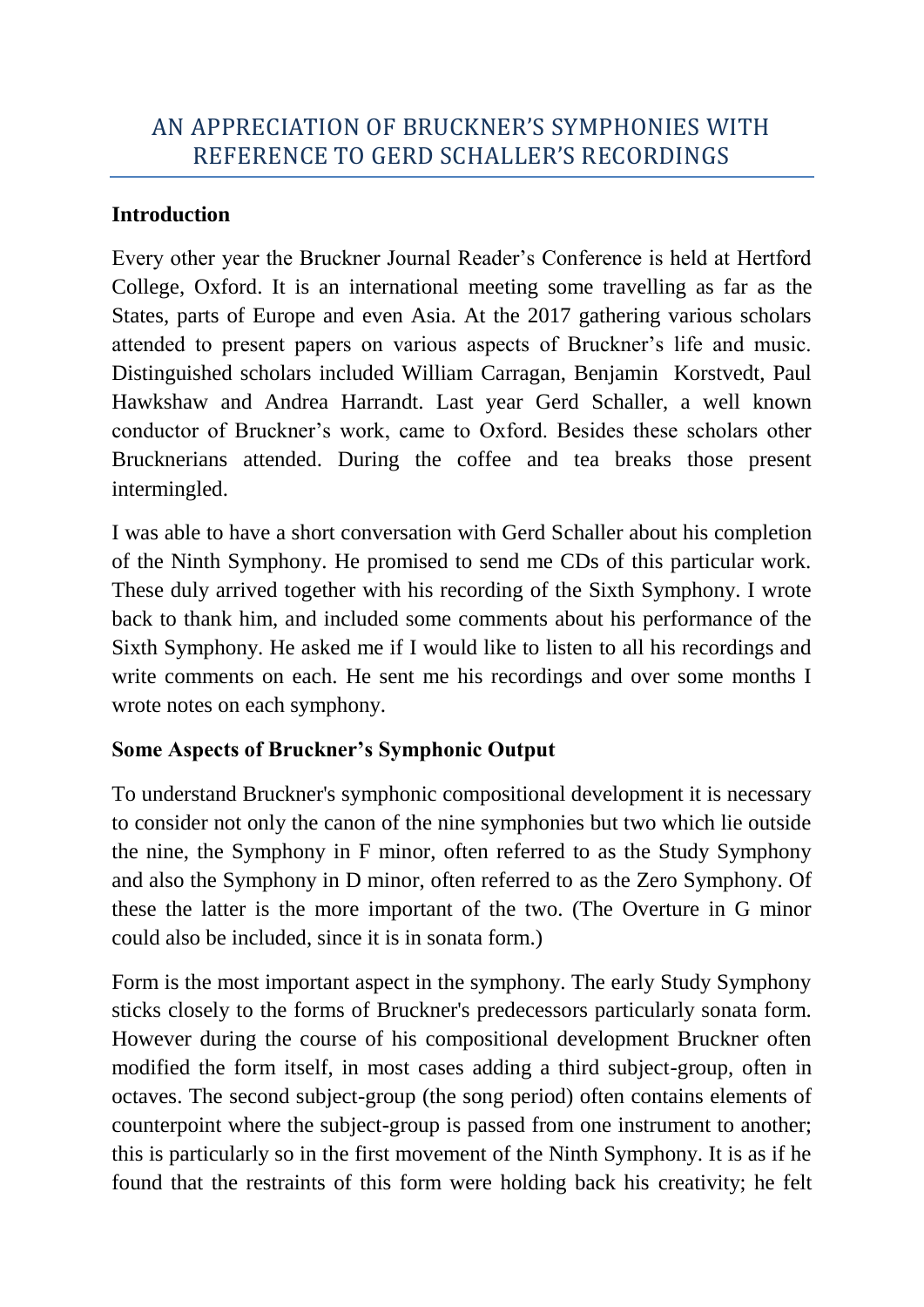that when necessary he had to burst its bounds. The three subject-groups are disparate, somewhat like giant jig saw pieces, which are brought together and/or contrasted in the development section. Sometimes he went as far as the merging of the development and recapitulation.

The finale of the Seventh Symphony is a good example of reverse sonata form. At times an extended coda could almost become another section.

Often his music is in blocks of sound rather than well defined melodies.

A prominent feature in his symphonic output is his use of the chorale recalling the music of Palestrina. This feature is particularly prominent in the Fifth Symphony. His roots also go back to the music of Bach, Beethoven and Schubert, and to a lesser extent to Mendelssohn.

There is a strong dance element in much of his work, no doubt from his experience from having played the violin in a village dance band at Windhang. Note particularly the combination of the chorale and the polka in the finale of the Third Symphony.

Some have complained of the general pauses particularly in the Second Symphony sometimes referred to as the Symphony of Pauses, and those found in the Third Symphony. I would not describe them as simply pauses but pregnant pauses. I think Bruckner once said that he had to take a breath before saying something important.

Bruckner's material is flexible and therefore capable of development. Motives are derived from contrapuntal subject-groups, and are often subject to contrapuntal techniques such as fugue, inversion, stretto, augmentation, etc. This is evident in his Fifth Symphony, a cornucopia of counterpoint, never to be repeated. At times there is so much contrapuntal activity that one gets a sense of overload especially in the scherzo of this particular symphony.

He is not reluctant at using material from his other works such as the Te Deum, and his Masses. Very occasionally he uses material from Wagner; a well known example being the first version of the Third Symphony, sometimes called the Wagner Symphony. Such insertions are seamless.

Generally the slow movements use the song form ABABA, the most noticeable exception being that in the Sixth Symphony which is in sonata form.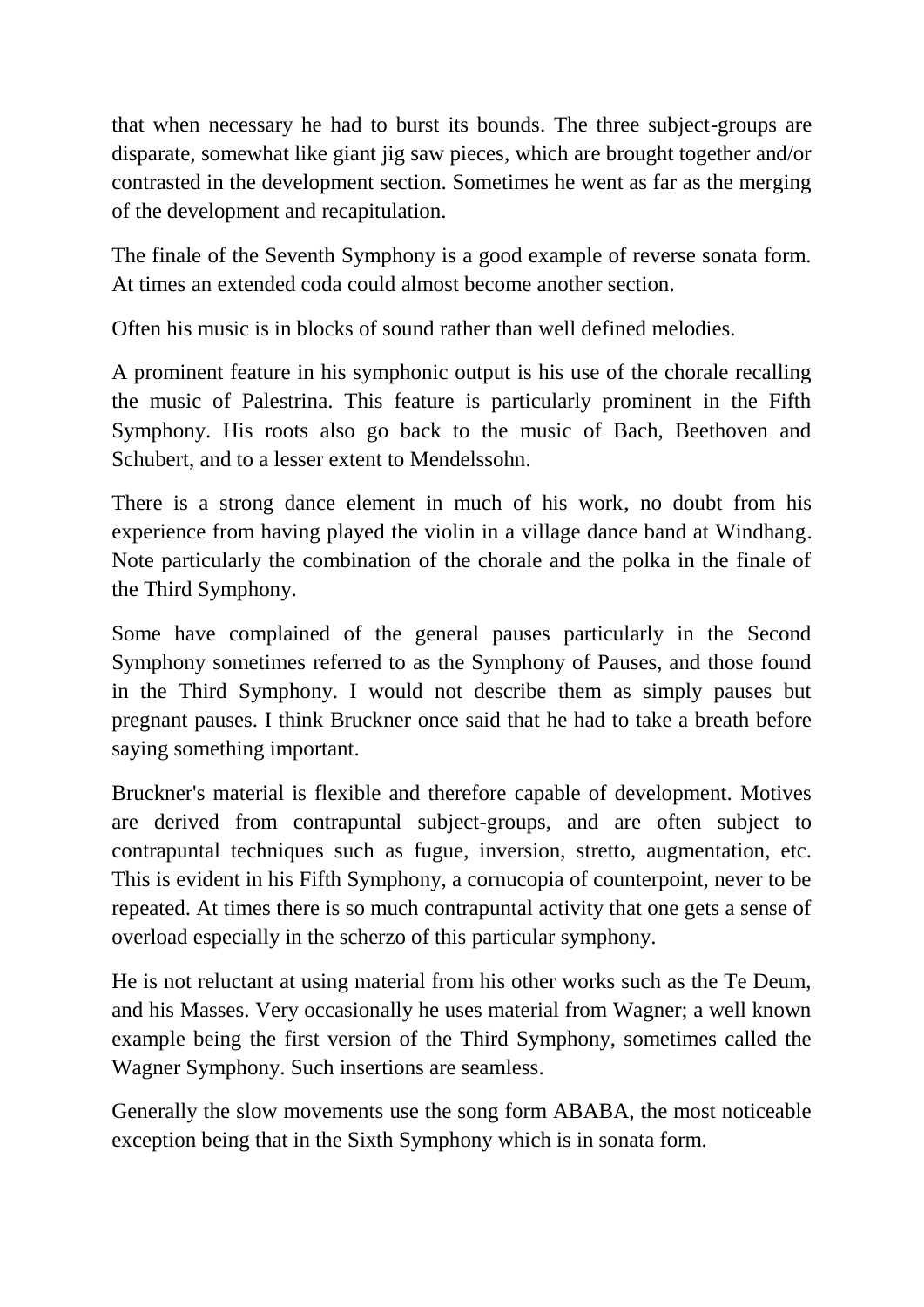In the past some have critiqued Bruckner's finales. It is true that Bruckner had doubts about some of them, hence the revisions, and indeed revisions by some of his admirers notably Franz Schalk. This is a long and complex matter, and this is hardly the place to discuss the matter. All one can say with any certainty is to advise the potential listener to listen to all the versions.

The harmony of the Ninth Symphony is most advanced—note the jarring discord at the climax of the adagio. Listen to a version for two pianos, where the dissonances become more apparent due to the percussiveness of the piano. The Ninth looks forward to the twentieth century.

There are some who find Bruckner's music objective and thus cold. I find this difficult to comprehend. How can this be? Who cannot but be moved by the quasi-funeral march in the second movement of the Sixth Symphony? Bruckner's music contains depth, a depth containing inner logic and intense emotional depths. His music has also been described as lofty and majestic. At times it can even suggest another world, a world of darkness and light, a world of demons and angels. His music is surely a spin off from his deep Catholic faith, note quotations from the Masses and the Te Deum in his symphonic oeuvre, where light overcomes the forces of darkness.

What now follows is a resume of the notes I sent to Schaller together with further observations.

The **Symphony in F Minor**, dated 1863, often referred to as the Study Symphony, is a work I have neglected over the years. Performances of this work are rare but after hearing Schaller's reading I feel that this work should be heard more often. Various critics have played down the work. Certainly in contrast to the mature works it is a slim score, but it is however fascinating in many ways. Here and there we can discern hints of Beethoven and Mendelssohn, and of things to come.

The first movement is given an impressive reading, in particular the subjectgroup B was played with certain tenderness. The exposition was repeated as directed in the score. The development has been criticised for being weak but I found that this reading made this section sound satisfactory. The recapitulation was managed well, particularly those rather awkward harmonic changes. Unforgettable were the horns in three parts over that long pedal note C, and later the trumpets triplet calls.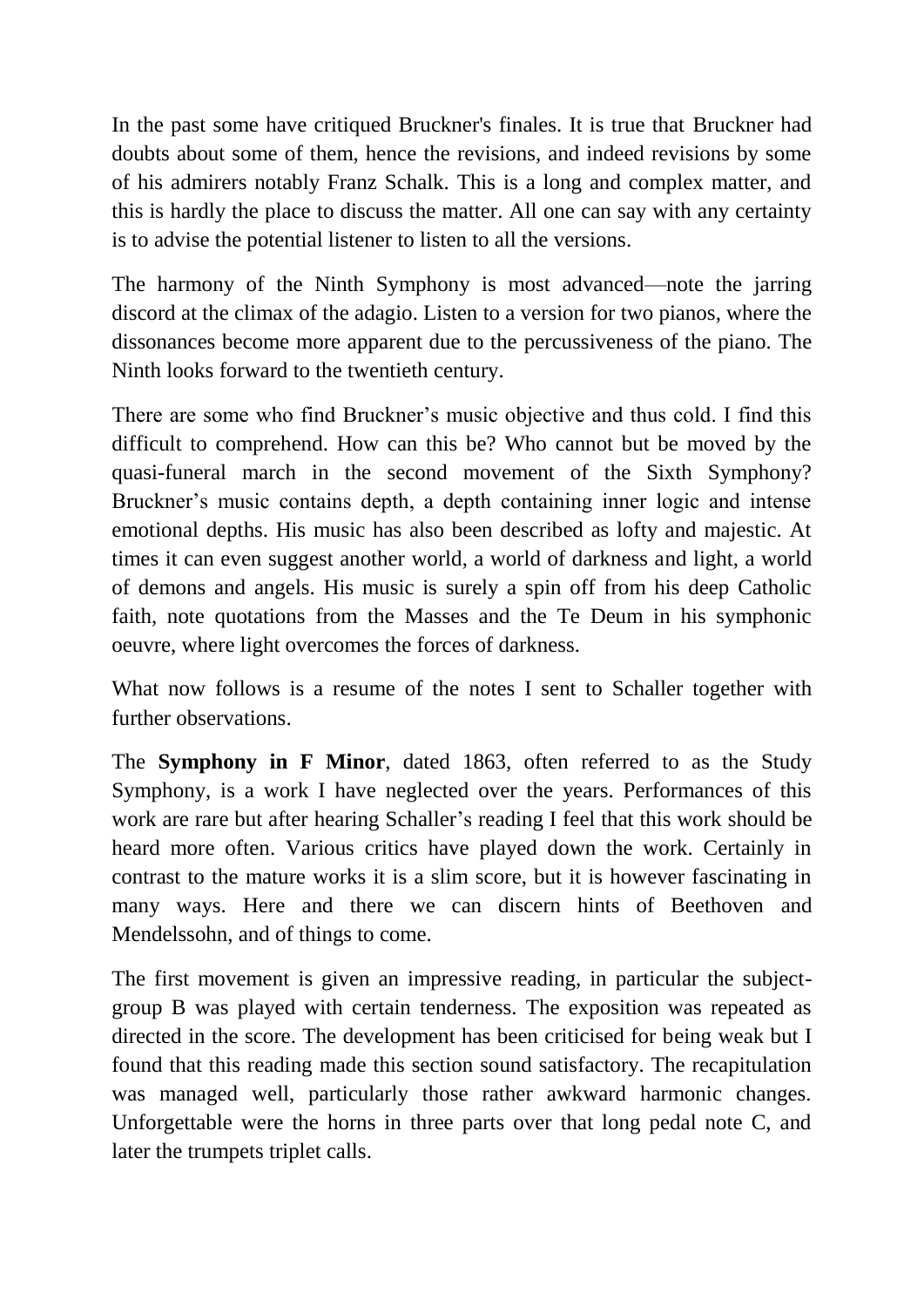The most memorable part of the whole symphony is perhaps part one of the second movement played here with affection. The subject-group B was played with great sensitivity. The middle section has, even during my occasional listenings in the past, always puzzled me. I ask myself, is this really Bruckner, for it sounds so contrived, if not inspired. Here this performance does its best with it. As to be expected the reprise of part one is performed with the same care as before.

I found the Scherzo very enjoyable. Repeats were executed. It was played with great vim and vigour.

The finale began in great spirits. All went well. The rather difficult second part of the subject-group B beginning ( bar 92) was handled well. This section to the beginning of the codetta (to about bar 118) is perhaps the most intricate part of the symphony; this was played with great care to detail. The development of this movement is maybe the weakest part of this work, however it is here performed with precision. The recapitulation and coda follow to round off the work with great gusto.

In many ways this work stands alone outside the canon of nine.

Gerd Schaller decided to record the very first version of Bruckner's **Symphony No 1 in C Minor** from 1866. I must point out that I have never been drawn to this symphony in a way that I have by the other symphonies, therefore I cannot claim to know this particular work that well. However at the last Bruckner Journal Readers Conference (2019) during a discussion about Bruckner's symphonies I mentioned that I could not get on with his First. An attendee replied that I should try Gerd Schaller's recording. I had listened several times to this particular recording and it had not helped. However on my return home I gave this recording another listen and behold 'my eyes were opened'. Bruckner's symphonies, like great music, contain a deep inner message, a message without words, a message that moves the heart. Now that I feel differently about Schaller's recording of Bruckner's First Symphony I need to re-review this recording.

The very first time I listened to this recording without the score. I felt somewhat lost. I found it difficult to discern the inner parts at times. At times the brass and timpani were overpowering making it difficult to hear the important strings.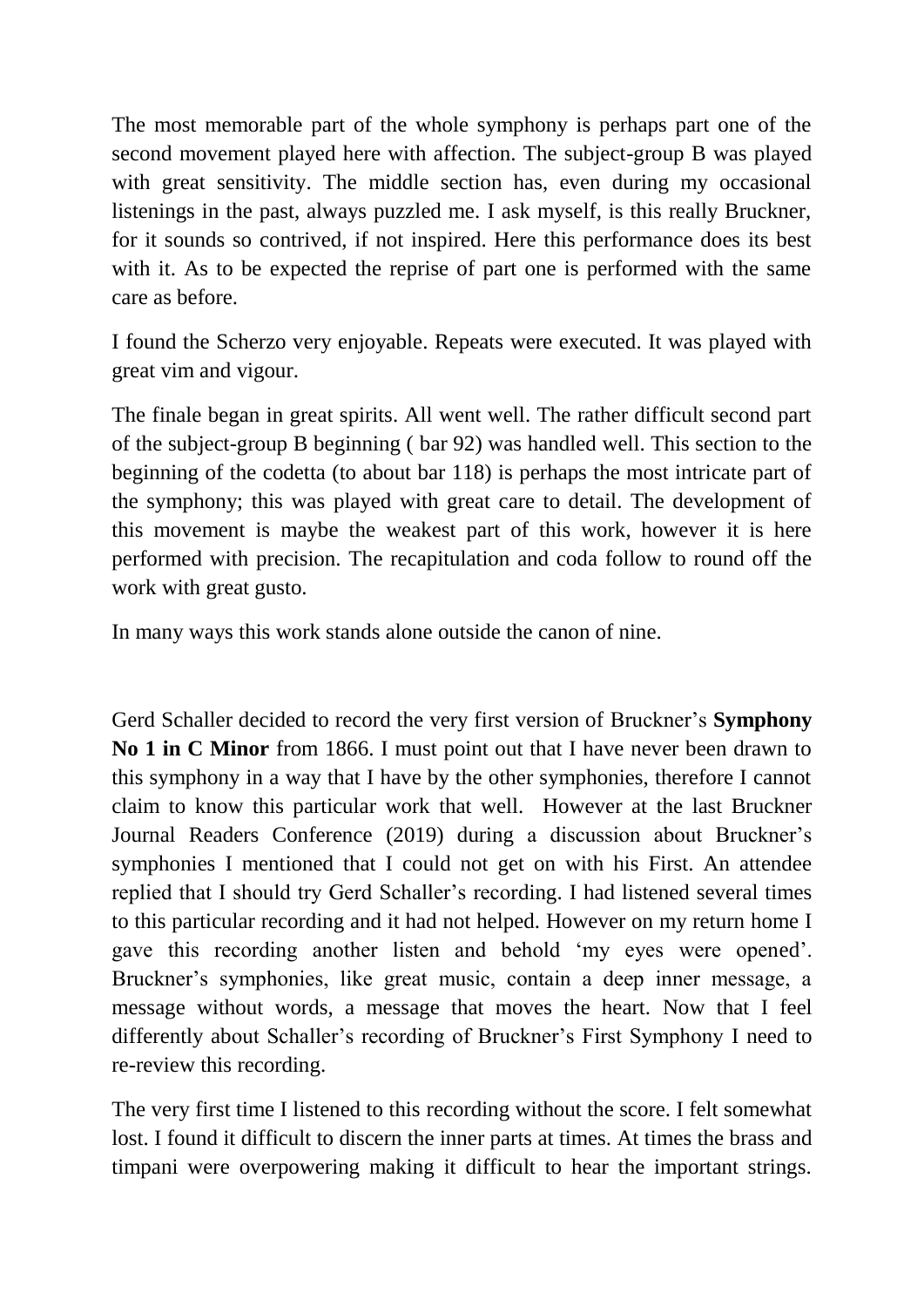Some of the problem may well be Bruckner's orchestration but another may be that modern brass tends to be much louder. (I remember a student orchestra playing Mahler's First Symphony where there was a fortissimo part for the brass. Being young players they let rip! The conductor was quick to quell their enthusiasm.)

My original impression left me perplexed. In short, I was deeply disappointed, but on my second hearing with a score in front of me, I became more positive about this recording and performance. The first movement opened with a tempo that I initially felt was on the slow side but as the music progressed this tempo was appropriate. I was very impressed with the music leading into the recapitulation. The structure of the movement came out well; the sound was impressive, especially at one point when the horns and trumpets called from one side of the orchestra to the other.

At first I thought the tempo for the adagio was on a little on the quick side, however during later hearings I came to the conclusion that all was well. This movement opened in gloom, to be followed by a brighter subject-group. These moods alternate and interplay. By the end of the movement the gloom had been overcome. These moods were well executed. At the appearance of the second theme of the first subject-group the melody was somewhat obscured, (bar 30 onwards). This may be a result of Buckner's writing, for the parts cross each other and, of course, as in his writing there is always a lot going on. Towards the end, the climax of the movement (bar 151), the winds dominated the orchestra making it difficult to hear the important violin part.

In the scherzo I found the winds too forward, except for the trio, which was played with a certain poise and calm.

The finale contains much loud music, and as a result the movement can be a little arduous. From the opening I thought that the winds and timpani tended to dominate making it difficult to hear the string figurations. I always look forward to the ending of the finale to the chorale that brings the work to a wonderful close. In some performances this sense of finality seems to escape the conductor's control of his forces. On this occasion the chorale sounded impressive, although perhaps the tempo could have been broadened just a little. There is something to be said for doing this.

From this point on the chorale is to play an important part in Bruckner's symphonic output.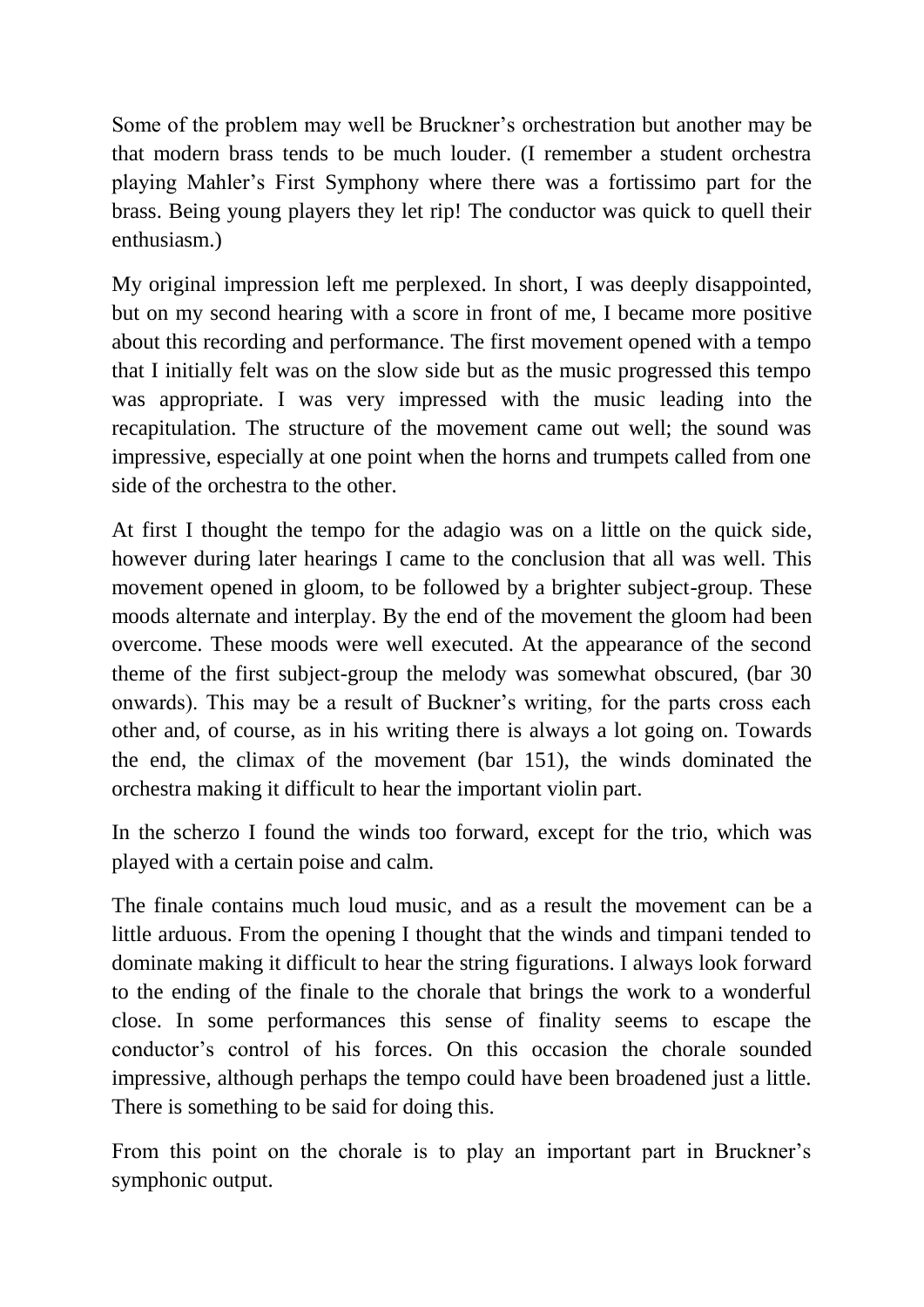This symphony is a great advance on his first symphonic oeuvre, often referred to as the Study Symphony, and this is reflected in this performance.

Although this work stands firmly in the canon of the nine symphonies of Bruckner somehow it stands on its own.

Finally, I wonder if part of the balance problem is due to the recording set up by the engineers or indeed Bruckner's own scoring.

The **Symphony in D Minor**, often referred to as the Nullte or Zero Symphony was composed prior to the Second Symphony; scholarship has proved that it was composed around 1869.

With this work we are on new ground. Bruckner is beginning to find his symphonic voice.

The opening of the first movement was unhurried and meticulous. This assured that the semiquaver motion could be clearly discerned; moreover it enabled the choral-like passages maintain a sense of gravity. The first part of the development (bars 130 to 146) leading to several chorale passages for brass was well executed. Further crescendo passages led eventually to the recapitulation, again superbly executed. The two waves in the coda brought a fine close to this excellent performance. The movement had a certain sense of relaxation, and I felt that perhaps the tempo could have been a little brisker. Some recordings of this movement are one to two minutes shorter, but Schaller's tempo sounded just right on a later listening. A good example of sonata form well presented.

The account of the second movement was wonderful. I have never heard it so convincing played before. The tempo had a forward feel. Some parts can sound rather aimless (especially bars 50 to 59) in the development. In this performance the end was always in sight. An example of modified sonata form well presented.

The playing of the scherzo was dazzling. There was spikiness in the playing. However I could hardly discern the trumpets with their double dotted rhythm (at bar 45 onwards) and other similar places; I felt the trumpets should have been more forward. The trio had a charming lilt. It was a surprise to be able to hear the low note in one of the horns in the coda. A breathtaking performance in many ways, with the dance element always present.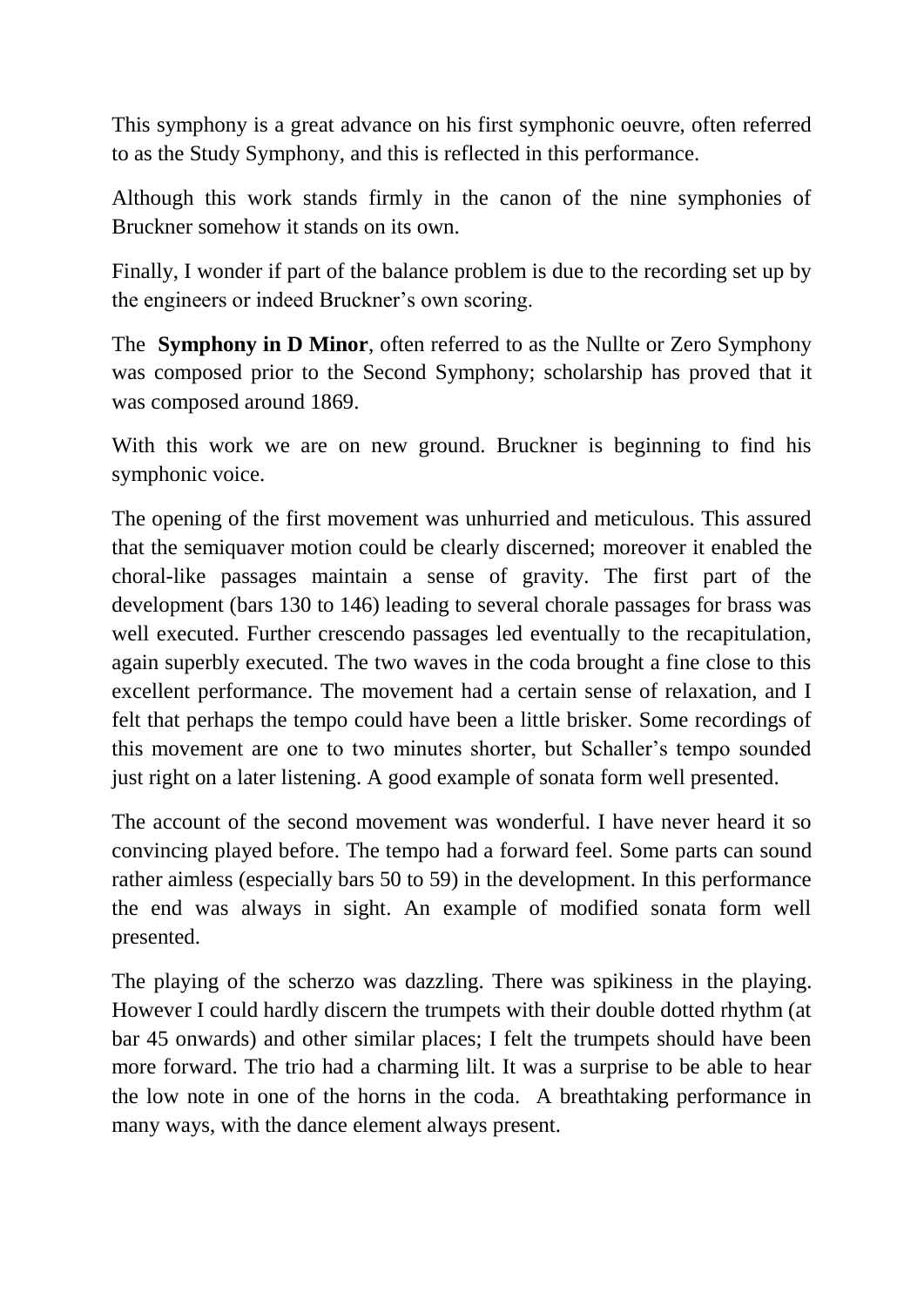The finale is one of Bruckner's most fascinating. The opening had an ecclesiastical prayerful ambience. The contrapuntal passages were played with conviction and precision; in fact, the movement could be seen as Bruckner experimenting with contrapuntal devices including fugato in the context of sonata form. Furthermore Bruckner has merged the development and recapitulation. A sumptuous ending.

In the lyrical passages the violins in particular produced a lovely sweetness of tone.

Why this work was never included in the canon, I can never quite understand. I guess it was because Bruckner himself declared the work to be invalid, but interestingly he never destroyed the work. It is an important work. This symphony played here with such persuasion should be heard more often.

With the **Symphony No 2 in C Minor**, composed 1872-73, somehow we have arrived; for Bruckner has found his symphonic voice. In this symphony the third subject-group has a definite shape of its own, being well defined and often in octaves. Interestingly the Vienna Philharmonic found the work too difficult!

The opening of the first movement begins with the upper strings playing in sextuplets, which were clearly articulated in this recording. The first subjectgroup opens with a sighing motive, which was beautifully played merging seamlessly into the second part containing dotted notes, a message of hope. By contrast the subject-group B was played in a somewhat sombre mood. The phrasing of the subject-group C was meticulous. The development section contained some fine climaxes, which gently gave way to the three and a half bars rest just before the beginning of the recapitulation. The coda was superb, there being plenty of energy bringing this movement to a wonderful end. During the course of this section there was some very sympathetic playing from the woodwind. This all fitted together well. An excellent example of sonata form well executed.

I wondered at times if the orchestral balance was wanting; this was most noticeable in parts of the recapitulation where I found it difficult to clearly hear the cellos.

The scherzo contained some very crisp playing. The first time I heard the change in tempo from the slower section, marked *langsamer* in William Carragan's edition back to tempo 1 (at bar 76) I was taken aback! The trio had a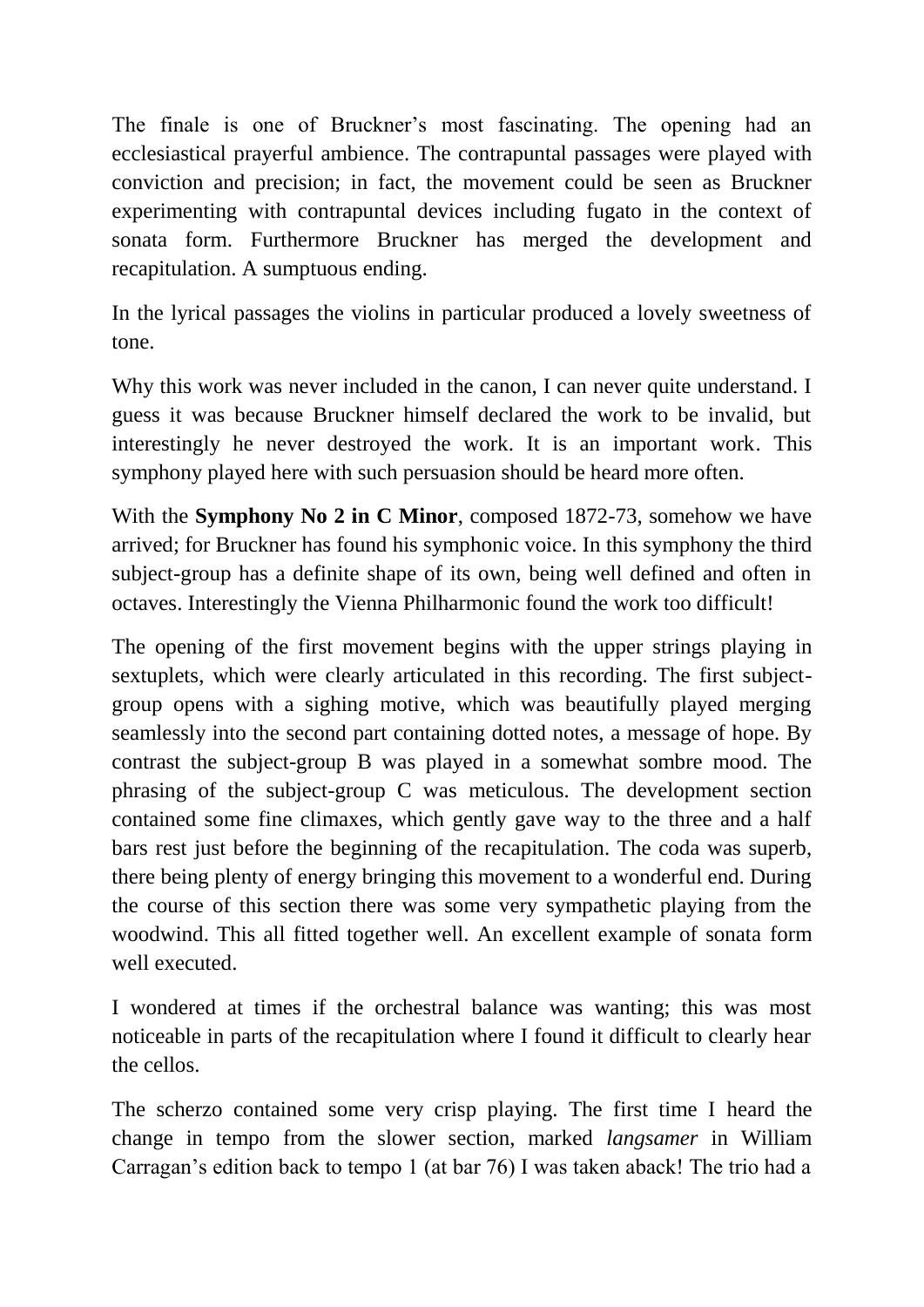lovely lilt to it. I have always questioned this coda, is it really necessary? However in this performance I had no doubts. It is fine.

The playing of the slow movement had less energy and less in the way of forward looking than the previous two, but this was welcome, in fact it gave a welcome sense of relaxation. Some of the most beautiful playing was to be found in slow movement. This performance did not hesitate to let us clearly hear the discords in this movement (around bar 80 and onwards). At times there were problems regarding balance; this was particularly noticeable (about bar 150 onwards). This may be a problem in the orchestration, for the two flutes, which play the melody, are accompanied by florid string passages.

The finale opened with plenty of drive and some fine clean clean-cut playing from the strings. In the opening climax (at bar 22 onwards) the accents in the first violins could be clearly detected. Any hope from the first movement had become transformed into sheer joy. There was a great deal of activity in this finale. The development held together superbly, especially in that rather dissonant passage (at bar 337 onwards). The crescendo leading to the recapitulation was riveting, although perhaps there should have been a miniscule pause just before the recapitulation, like the taking of a quick breath. Again all in all an excellent example of sonata form once again well executed. The vigorous coda brought the whole work to a splendid conclusion.

Throughout the tempo was appropriate.

Some critics of Bruckner's symphonies have said that they are all the same. Exactly what is meant by this statement is hard to understand. For those who have ears to hear there is certainly a great difference between the Second and the Third Symphony. The second could be described as a pastoral work and the third, a heroic work.

The **Symphony No 3 in D Minor** is one of my favourite Bruckner symphonies. Why? I am not sure, perhaps because I am fascinated by the number of versions,  $3<sup>1</sup>/4$ . Once again we are on new ground. This work marks a huge expanse of creativity. Like the previous symphony there are a number of general pregnant pauses.

The key D Minor is significant, when one recalls that Bruckner had a great respect for Beethoven's Ninth Symphony. It is almost as if the key of D Minor haunted him.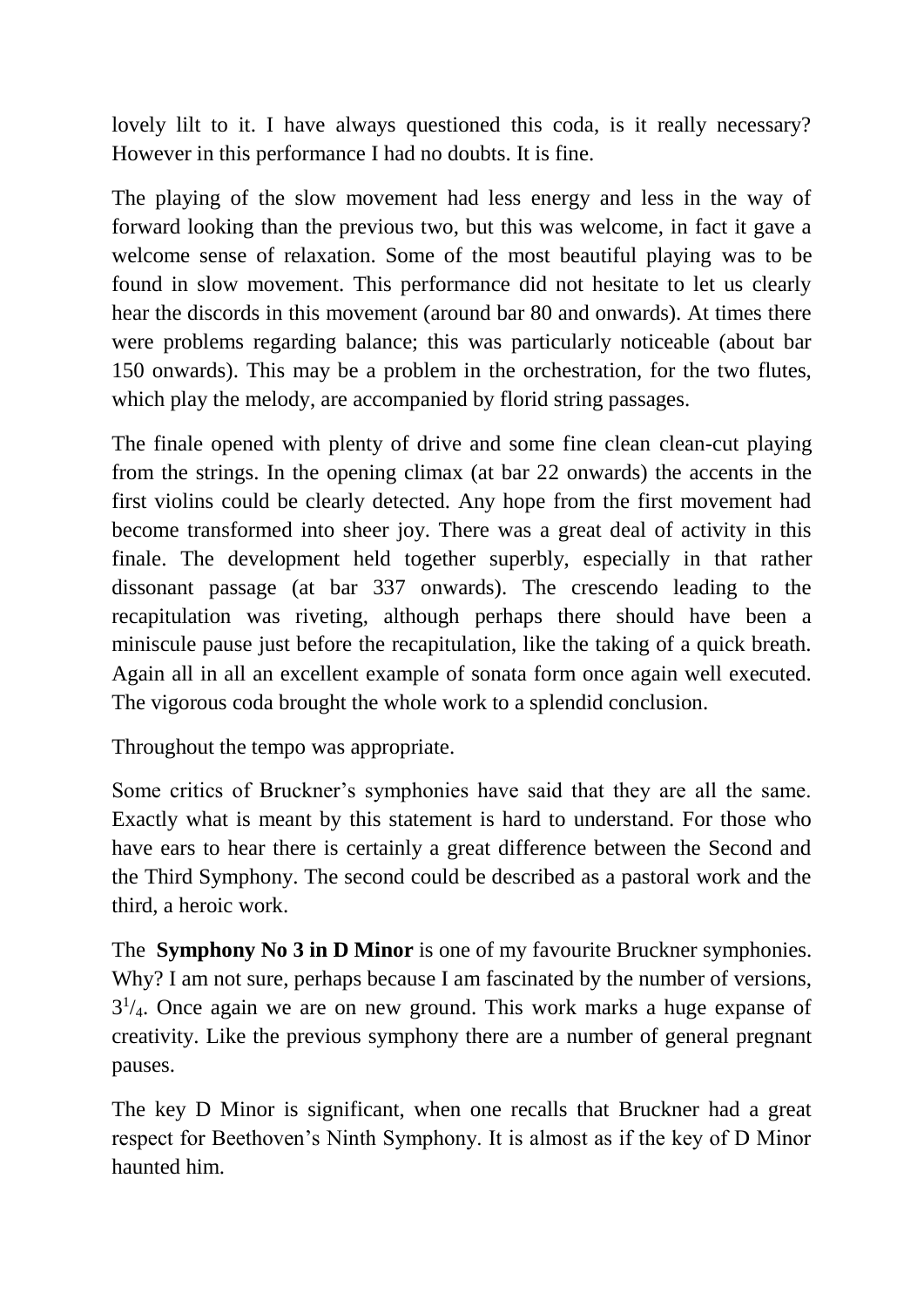In this work he draws on a huge canvas. Some of his ideas presented in the Third are simple, some complex, to say the least. In the hands of a less capable composer it could all easily come apart. Using this material Bruckner somehow expresses these ideas within the structure of sonata form in the outer movements. His ideas are so vast that certainly in his later works there is a very real danger that these musical ideas could spill out of classical form.

Schaller decided to record the variant dated 1874 of the first version dated 1873. The variant contains additional brass parts mainly in the first movement otherwise there is little difference between this and the original. There is no other recording of this variant.

The first movement opens with a warm sound which continues to the end of the work. The trumpet quietly emerges from the mist to present the subject-group A. (Note the similarity of the opening subject-group with that of the earlier Symphony in D Minor.) It is a pity that at times (bar 46) the violins are obscured by the rest of the orchestra. After the exposition of the subject-group A the music gives way peacefully to the subject-group B, the song period. This is not easy to pull off, since the first and second violins tend to cross each other, moreover the cellos also have an important part to play, however in this performance the various instrumental parts are made transparent. The subjectgroup C is later picked up from the last three notes of subject-group B ending with a chorale in the winds. All this subsides and the development begins. So far this has all been a smooth ride and now the tension is increased to reach a fortissimo in octaves by the whole orchestra. Almost at once the music becomes choppy – this is not an easy part of this movement for the conductor; all too often the forward thrust is brought to a grinding halt, but in this performance it has a sense of inevitability, as if to say: We will have to take it easy for a few bars. This gives a chance for the subject-group B in inversion to have a gentle say. Various quotes from Wagner and the Second Symphony follow leading to the recapitulation. The coda consists of two waves each building to a fortissimo; finally the home key is reached. The whole of this movement was played with great conviction and the classical sonata structure held well.

The second movement was played with great tenderness. In some performances the semiquaver passage which makes up part of the subject-group A are made to sound rather mechanical but in this performance they are given a certain gentleness; it is as if part of the subject-group A is sighing. There are a few places where it would appear that inspiration was somewhat lacking, (notably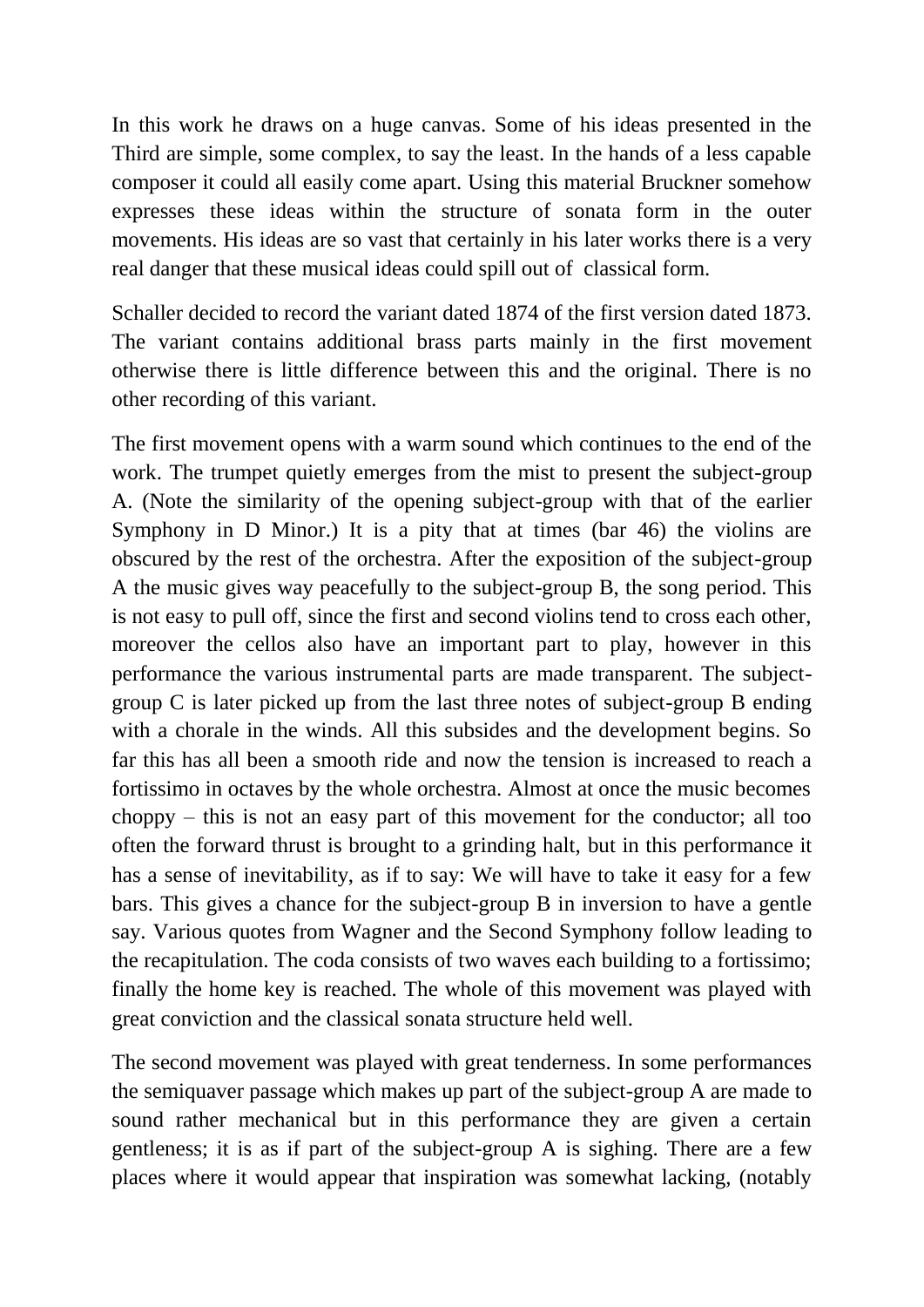from bar 100), however the music continued to be played devotionally with the same care to detail. Although this is a slow movement at no time was the music allowed to drag. It is a pity that at the beautifully played climax just before the final bars (between bars 262 to 265,) the violins were concealed by the rest of the orchestra. The difficult syncopated part for the violins that occurs from time to time in this movement was accurately executed. The five parts of this movement were contrasted admirably.

The scherzo was played with panache. The acoustics of the recording venue tended to obscure the detail in the loud passages; however this did not obtrude the thrilling experience.

The finale is particularly challenging containing disparate elements that need to be brought together or at least contrasted within sonata form. The stormy opening was played briskly but not hurriedly. The brass chorale played in the storm contains some antiphonal effects. These were played to good effect and were easily clearly discernible. This gives way to one of the most fascinating pieces of composition, the combination of a funeral chorale in the winds and a polka in the strings. The intricate playing in this performance is to be highly praised for its clarity and precision. The subject-group C was played effectively in a stomping manner. The three sections of the development hung well together winding down with the two octave descending scale. The recapitulation begins with the subject-group A. Some find this unconvincing and in a sense redundant, but here it sounded in the right place and at the right time. The rest of the recapitulation continued as to be expected to be followed by an unexpected passage where subject-groups A and C were combined after which the main subject-groups from previous movements are recalled briefly. After this quiet interlude the music builds up to the peroration when we hear the subject-group A of the first movement played fortissimo by the trumpets. In this recording the trumpets should have been more prominent.

The disparate elements were brought together in this excellent performance.

The tempi in this performance were just about right, although I would have liked a somewhat brisker pacing in the first two movements. The finale was particularly persuasive.

There are those who maintain that Bruckner's first ideas were often the best, and his revisions were unnecessary. I think that this may be so in the case of this symphony. But just why he embarked on such drastic surgery is beyond me.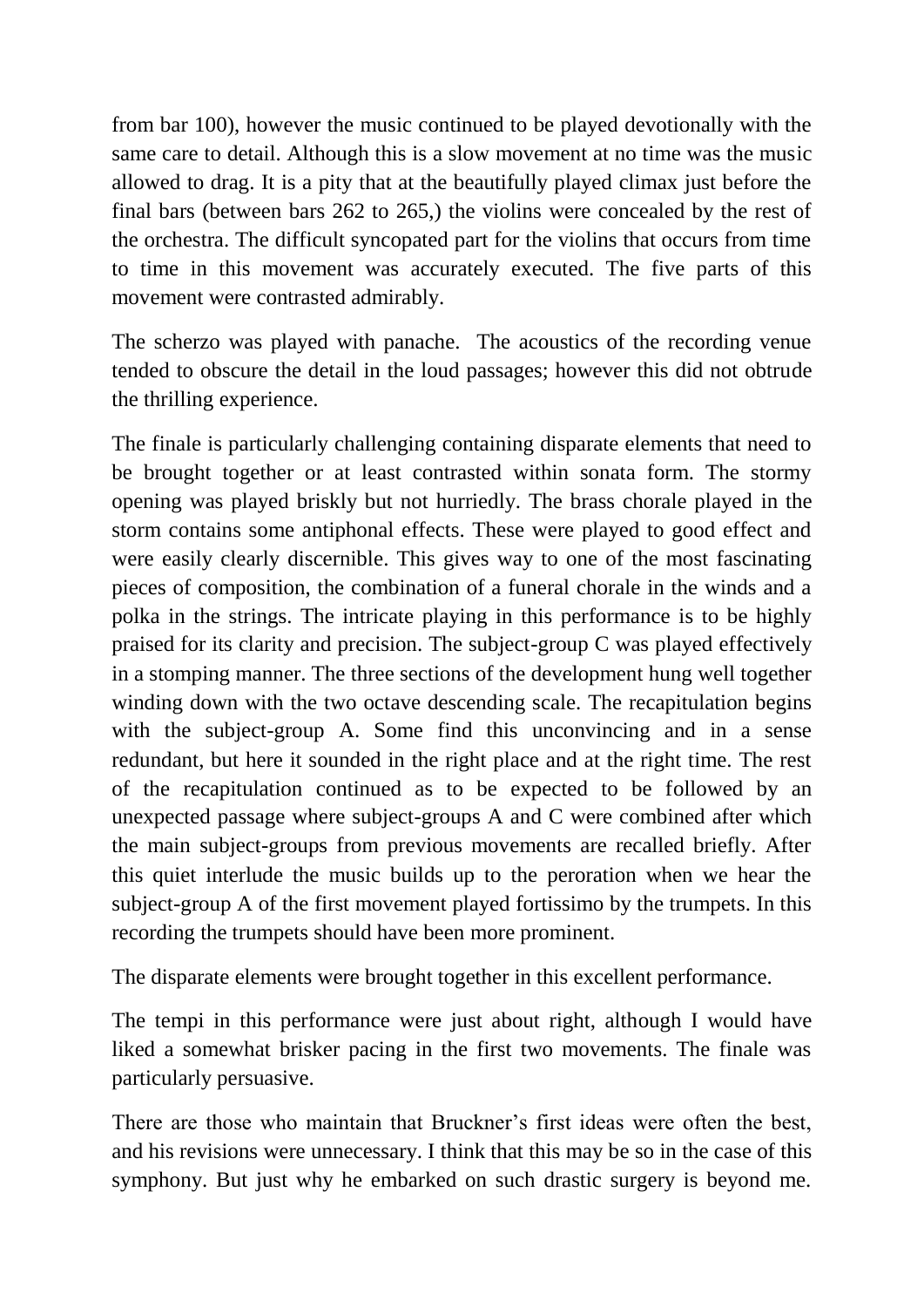After hearing this performance I am persuaded that there is a strong case to prefer Bruckner's 1873/4 to the later versions. There are places in the work that could do with some modest revision.

It is a long work but Bruckner is seldom in a hurry. Patience is the reward.

The 1874 additional instrumentation could be heard.

Schaller has also recorded Bruckner's **Symphony in No 3 in D minor** in a final version that of 1889, but in an edition of Franz Schalk dated 1890. In this edition the actual notes have not been altered; the changes are ones of dynamics. This is noticeable from the opening pages where the trumpet theme is played forte. In the usual editions the trumpet seems to appear through the misty orchestral background.

In this edition we have the advantage of hearing the improved development in the first movement. Schaller brings this off superbly. The second subject-group sounds somewhat clearer in this recording.

One of the disadvantages of this version is the structure of the slow movement due to Bruckner's cuts. The central section containing music based on the A theme is 'missing' resulting in the expansion of the material dealing with the B theme. This means that interest can easily wane, however Schaller manages to keep the music going. Momentum is maintained leading a beautiful climax in the final bars.

The scherzo in this performance has a mechanistic feel about it. The trio played somewhat slowly comes as a pleasant contrast to the scherzo.

In some ways the finale is the most problematical. Schaller begins the finale at a steady pace. The playing of the second subject-group is very effective. It is in this movement that Bruckner makes further cuts. Bringing everything together is a real challenge and Schaller lives up to this with full marks. In this version at the recapitulation the first subject-group is omitted. Schaller succeeds in effectively joining, you might say, healing the cuts, (by no means papering over the cracks) made by Bruckner. Critics have been concerned regarding the dominant 13th in the short chorale just before the final bars; in this performance the added 6th was given just the right emphasis.

I enjoyed this rendering of this seldom heard edition immensely. It is a five star performance.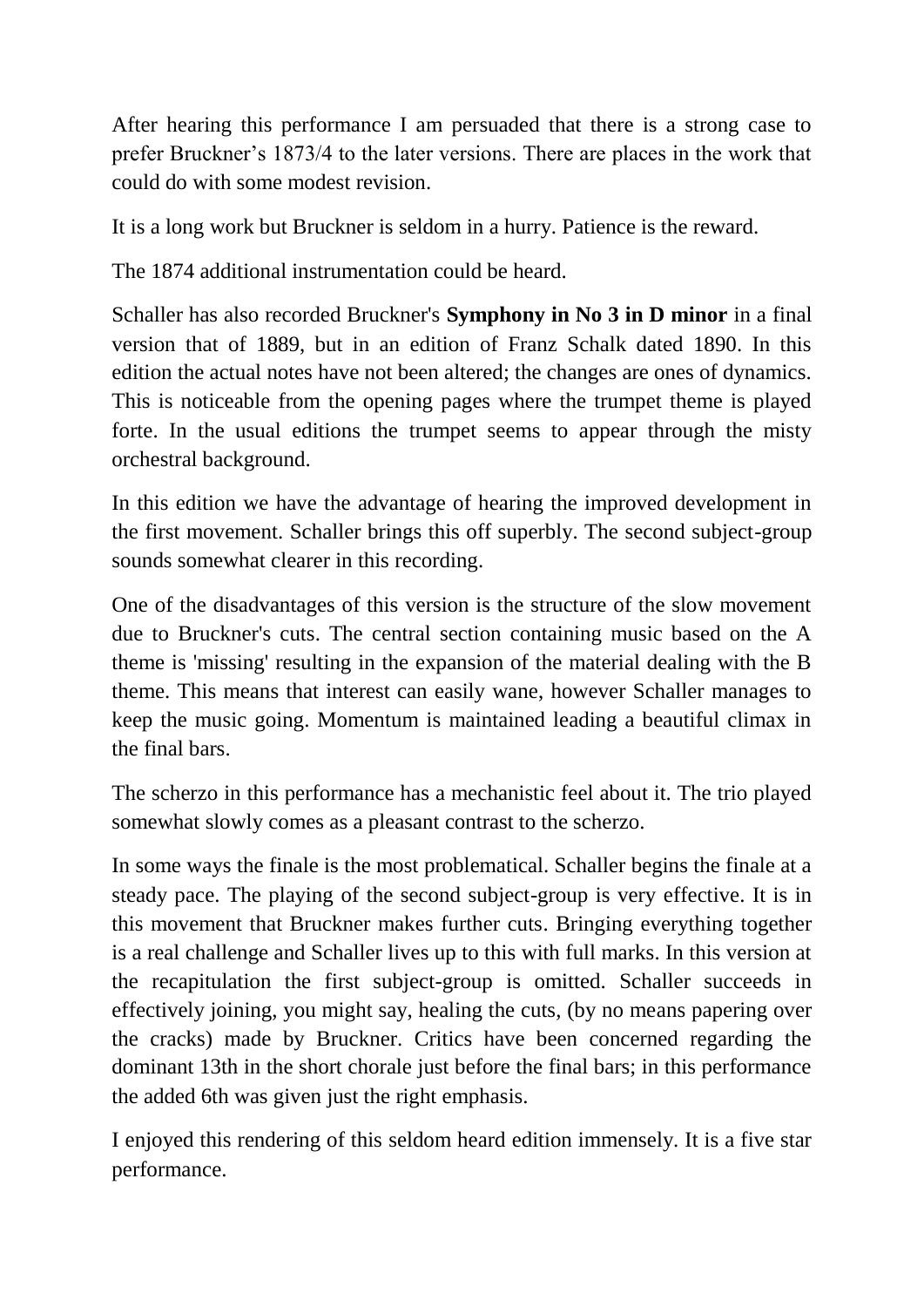Anyone interested in the evolution of this symphony should refer to Dermot Gault's excellent book *The New Bruckner*.

The sound world of this symphony is miles away from the earlier versions. It is not an easy work to bring off due to some of the inner structural problems but Schaller overcomes these obstacles. In this performance the brass players are on top form. This may not be pure Bruckner or even as he would have wanted it performed, but I found this performance stunning so much so that I played it twice in one day. Schalk's edition may well reflect performance practice of the time. This like many other recordings by Schaller was recorded in Ebrach cathedral with a reverberation of at least five seconds, if not more; this fact could have easily obscured the complex writing but due to the precise playing of the orchestra and the skill of the engineers clarity is for the most part achieved.

It is a great pity that this recording has not been included in the boxed set of Bruckner's Symphonies.

Schaller has recorded the **Symphony No 4 in E flat** twice in two different locations; tine version dating from 1878 to 1880 and the one other version containing the Volksfest finale from 1878. If all the revisions are included the composition of this symphony covers a wide range from 1874 to 1888.

As every Brucknerian knows this is the only symphony to which Bruckner gave a title, Romantic, and a programme. The programme he gives is indeed very brief but it does set the tone of the work, especially when the Volksfest is played as a finale.

I shall take the two recordings together except for the two distinct finales. In these two recordings at the opening of the work I even heard the rustling of leaves from the upper strings!

In the first movement these performances brought out Bruckner's well placed positioning of the chorale near the end of the development. The passage leading to the recapitulation (from bar 322) had a decidedly atmospheric feel to it. The recapitulation itself was beautiful; in one of the recordings in particular the first flutist's sensitive playing of the descant brought tears to my eyes. The playing of the subject-group B by the cellos in the recapitulation in the cathedral recording was unclear, but much clearer in this recording. I would like to have heard more from the first two horns just before subject-group B (at bars 71+)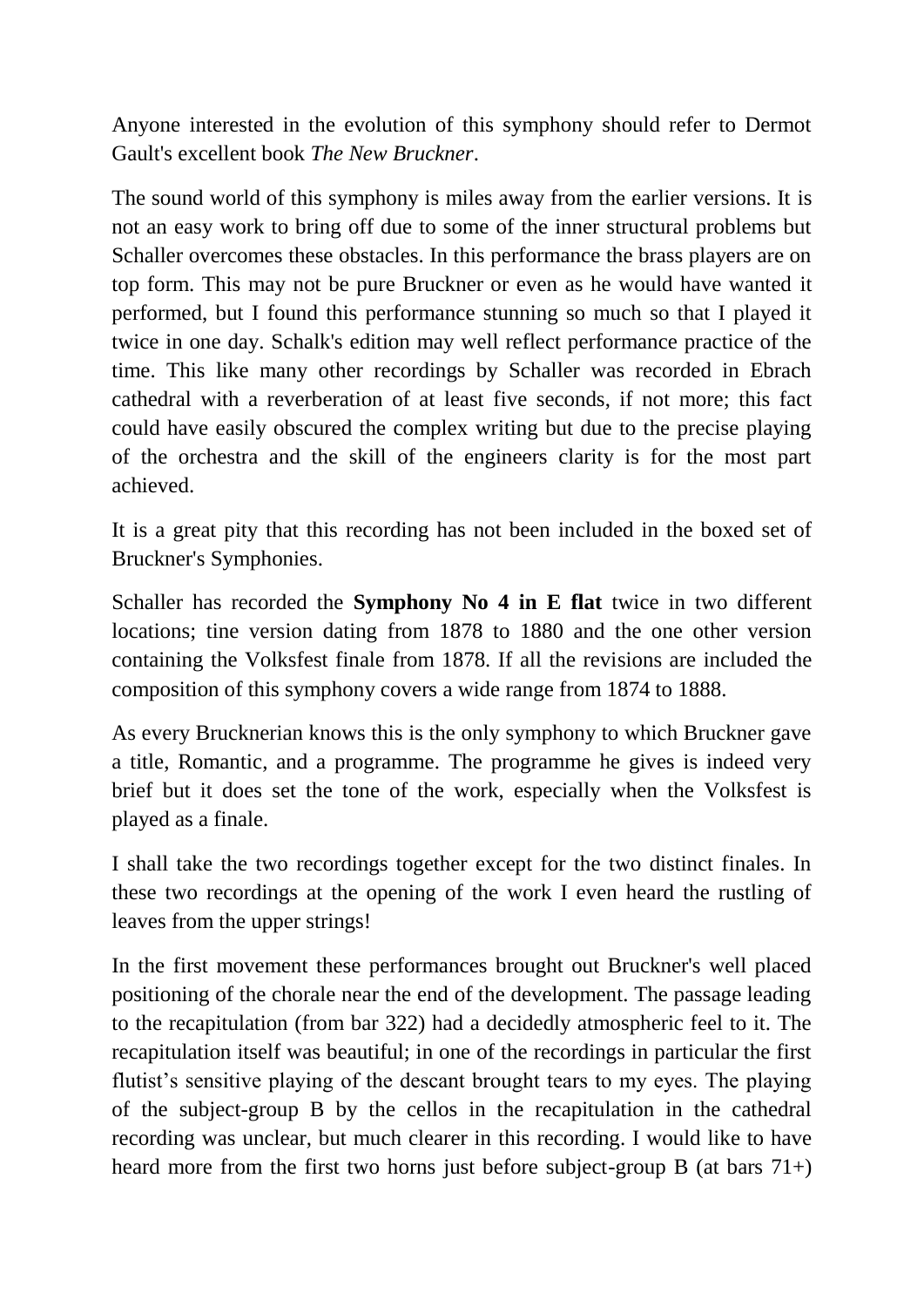and also at a somewhat similar point in the recapitulation (bars 433+); perhaps I am asking too much. (In the Haas score there is no general pause at bar 170.)

The second movement, a quasi-funeral march, was taken at a steady walking pace. From letter E the pace became animated without any feeling of haste leading to the central climax. This was highly effective. A very pleasing performance indeed!

The attention to detail was exemplary especially the horn calls in the *tutti* sections of the hunting scherzo. In the trio I was especially fascinated by the phrasing (at bar 3 onwards) which was easily discernible in this version. These are just two little details I noted.

We must thank Schaller for giving us the rare opportunity to hear the Volksfest finale dating from 1878. This was a persuasive performance. It is a rather strange movement but worth an airing. I heard from someone that the opening figure played by the violins suggests drops of rain. I wish I could remember who said this but it makes sense. Some of those rather strange passages may suggest squalls. It is very easy to miss the recapitulation even with the score in front of you.

I managed to find a manuscript copy of this movement on the Internet.

The other recording gives a performance of the finale found in the later version, dating 1880. This is one of the most difficult finales to bring off, due to the many disparate elements in this score from demonic, struggle, victory, quasifuneral, polka, etc. It is a kaleidoscope of emotions that the conductor has to bring together and this performance succeeded admirably. To achieve this requires flexible tempos and subtle changes of tempo – again very successful in this wonderful performance; I do not recall having heard such an achievement. The opening of the movement leading to the climax culminating in the four horns sounding out the horn call was stunning, although I would like to have heard more from the four horns. I have a problem with this finale, the subjectgroup C never appears again, unless my musical ears have missed something and my study of the score has also missed something. However these little quirks did not detract from this fine rendition of the finale.

There is another point that many Brucknerians have discussed, is the reprise of the subject-group A really necessary? However Bruckner makes short shrift of this by dismissing it with a wave of the hand, as if to say, Be gone! In the 1888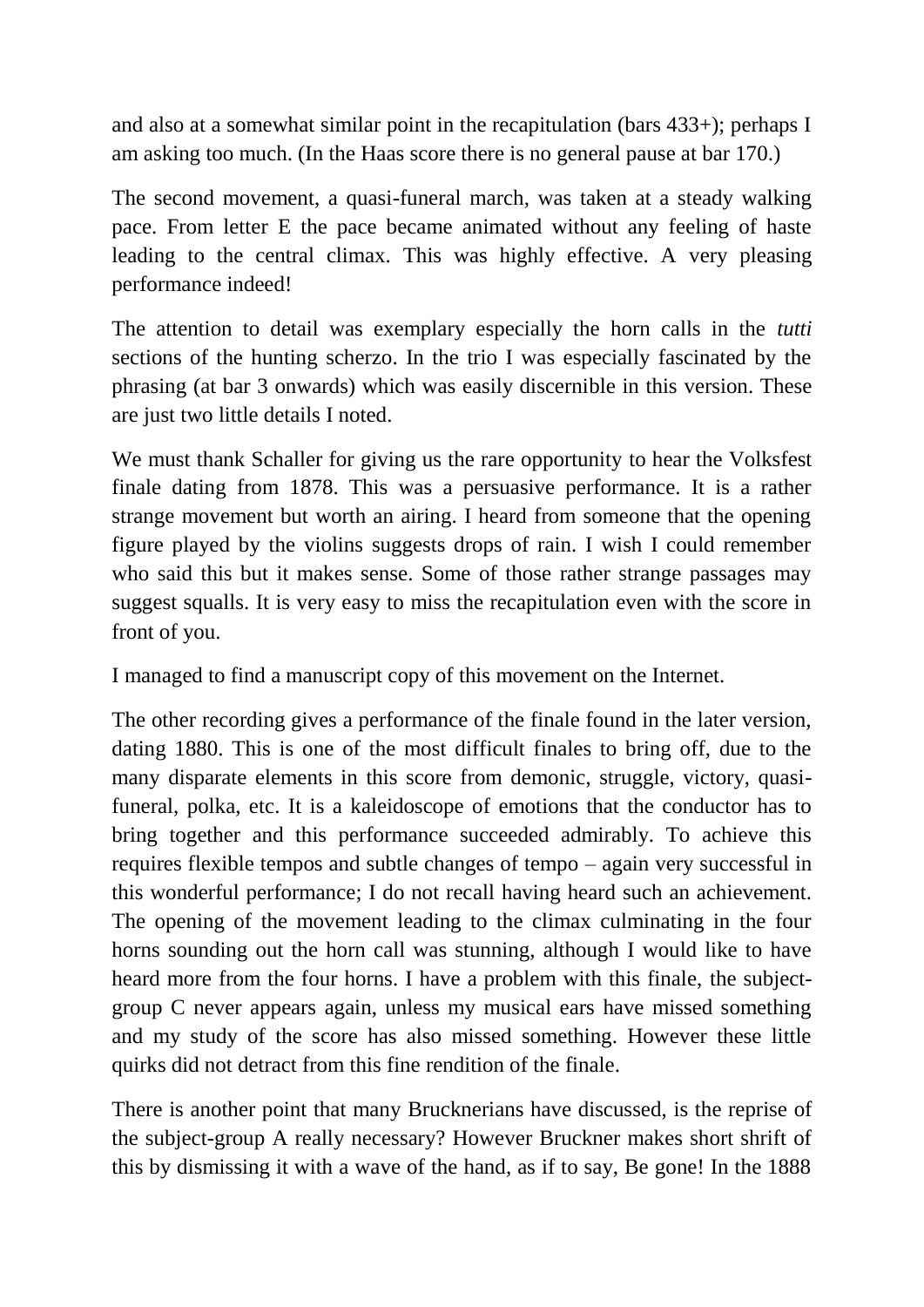version this was deleted. I hope that Schaller will record this version. I get the impression that Bruckner was attempting to forge a new structure for his finales, although it is clear when it suited him he would to return to sonata form.

Throughout the horn playing was excellent. I think it was William Carragan who remarked that this symphony was somewhat like a horn concerto, so important is the part they play; in fact the horns are of paramount important in all Bruckner's symphonies. Throughout both of these performances I found the tempo admirable, not stiff and rigid but pleasantly flexible. The tempo never sagged.

All in all I prefer the recording made in the cathedral, since the sound is notably richer and for the fine performance of this particular finale.

Balance is always a difficulty in a performance of any of Bruckner's symphonies; however in these performances most of these difficulties were overcome, allowing the detail of the work to come through admirably even the recording made in the cathedral.

Bruckner's **Symphony No 5 in B flat Major** written between 1875 and 1868 is his swansong to polyphony embracing all the disciplines associated with counterpoint making it one of the most difficult works to realize in performance. It looks good on paper but to realise the intricacies in sound is another matter. How far does this performance achieve this?

The opening of the first movement immediately poses problems that of tempo. The score (Haas) is marked Adagio, two in a bar. On this particular matter this performance succeeds in eliciting a slow but forward feeling of duple time. The wet acoustics of the cathedral capture an echo following rests in the brass chorale to good effect. The Allegro starts at quite a brisk pace. I guess that the tempo is about twice that of the opening, that is, one minim equals one crotchet but I am not sure. The various tempos taken in this performance bring out admirably the structure of this sonata movement. At the repeat of the opening leading into the development the inner parts (at bar 247+) could have been brought out a little more. The complex writing was managed with tenacity, (most notably from letter K to N). It is always difficult to hear all the inner parts but to some extent you have to really listen to the overall dramatic effect. It is a sonic carpet. After the stormy development and recapitulation of subject-group A, the subject-group B comes as a welcome calm. This all lead to a successful conclusion.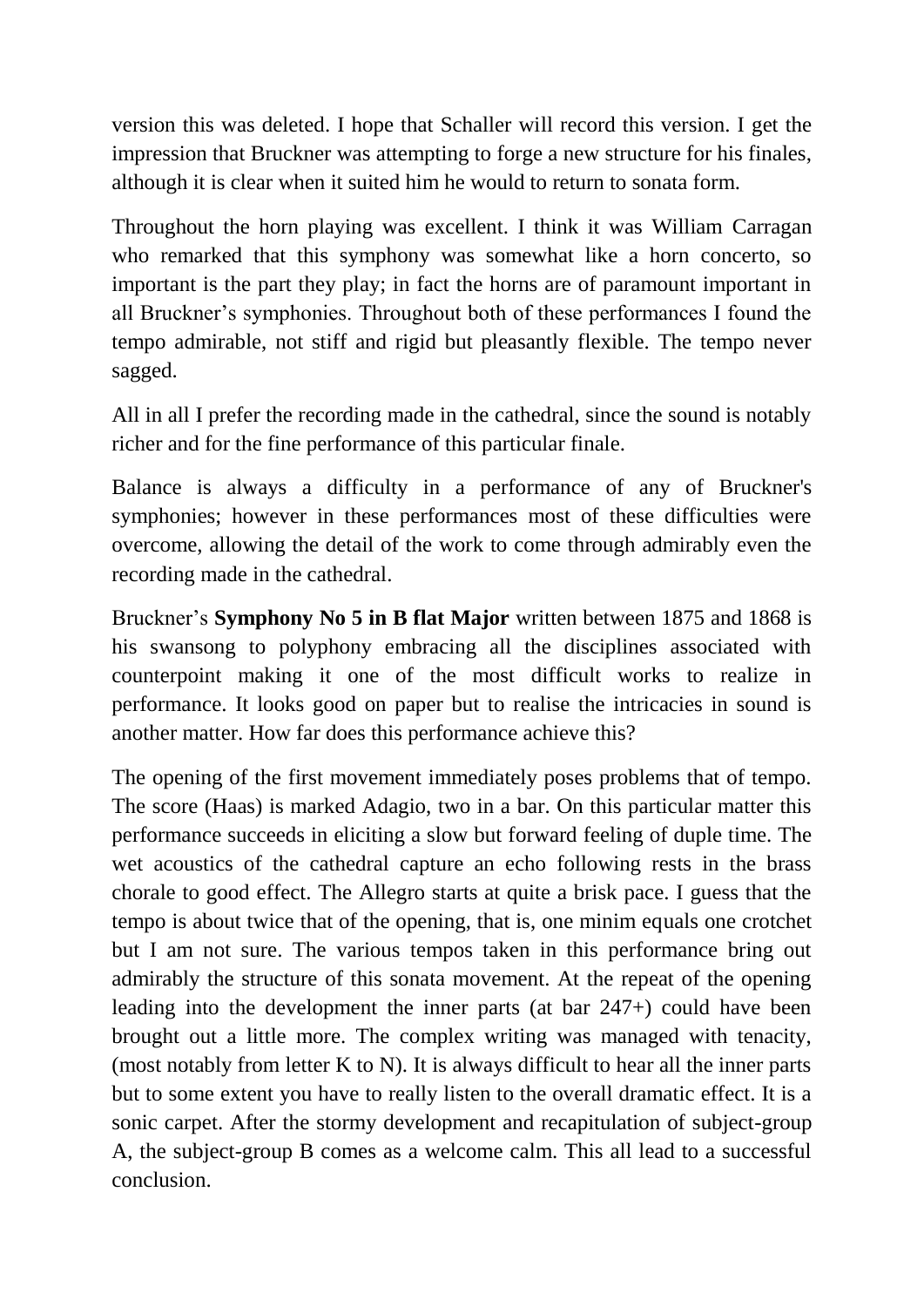The second movement marked *sehr langsam* felt more like an andante but I thought that was appropriate to the music in question. The subject-group B was played at a tempo where the turn on the second beat could be clearly discerned. Shortly after the first appearance of subject-group B I thought the four horns (from bar 39+) were a little too prominent at times. The climax of this section (at letter C) was well timed, but I would have liked a little more from the brass. The transition (from bar 139) to the final section was beautifully handled. This was truly memorable, especially the falling sevenths. The final section of the movement had a devotional feel about it. (Falling 7ths can be found in the first movement at bars 179 onwards.)

I have always had difficulties with the scherzo; there is so much going on and much of the detail can be easily lost. One's mind can become overloaded! Then there are the deliberate changes of tempo that the movement demands. All of this can make the movement difficult to follow, especially when you consider the speed at which the music progresses. And there are also places where the music moves in opposite directions – contrary motion. All these difficulties were well executed.

The finale is an extravaganza of counterpoint. The opening containing reminiscences of the proceeding movements with interruptions from the clarinet(s) was a delight. When the fugue began I was a little surprised at the rather slow tempo that was adopted; the score is marked Allegro moderato; it was distinctly more moderato that allegro, however as the music progressed I came to the conclusion that this was going to be suitable for such a complex movement. However I felt that the fugue subject-group needed to be more marked (more *marrkiet*). The subject-group B was a relief after the incessant dotted rhythms, to be followed by the subject-group C derived from the subjectgroup A with its dotted rhythm. This triad of subject-groups was played most convincingly. There followed the announcement of the famous chorale. When listening to this finale I find myself asking is this really in sonata form, or is it in two parts, the first ending in the 'thin' double bar (210) after the announcement of the chorale? Of course a recapitulation can be sighted at letter Q. This consideration reminds me of the finale of Symphony in D minor which is effectively in two parts. This earlier finale also incorporates many contrapuntal devices and combination of subject-groups or part subject-groups foreshadowing the Fifth? Returning to the present finale the realisation of the contrapuntal section was outstandingly clear. On reaching the coda the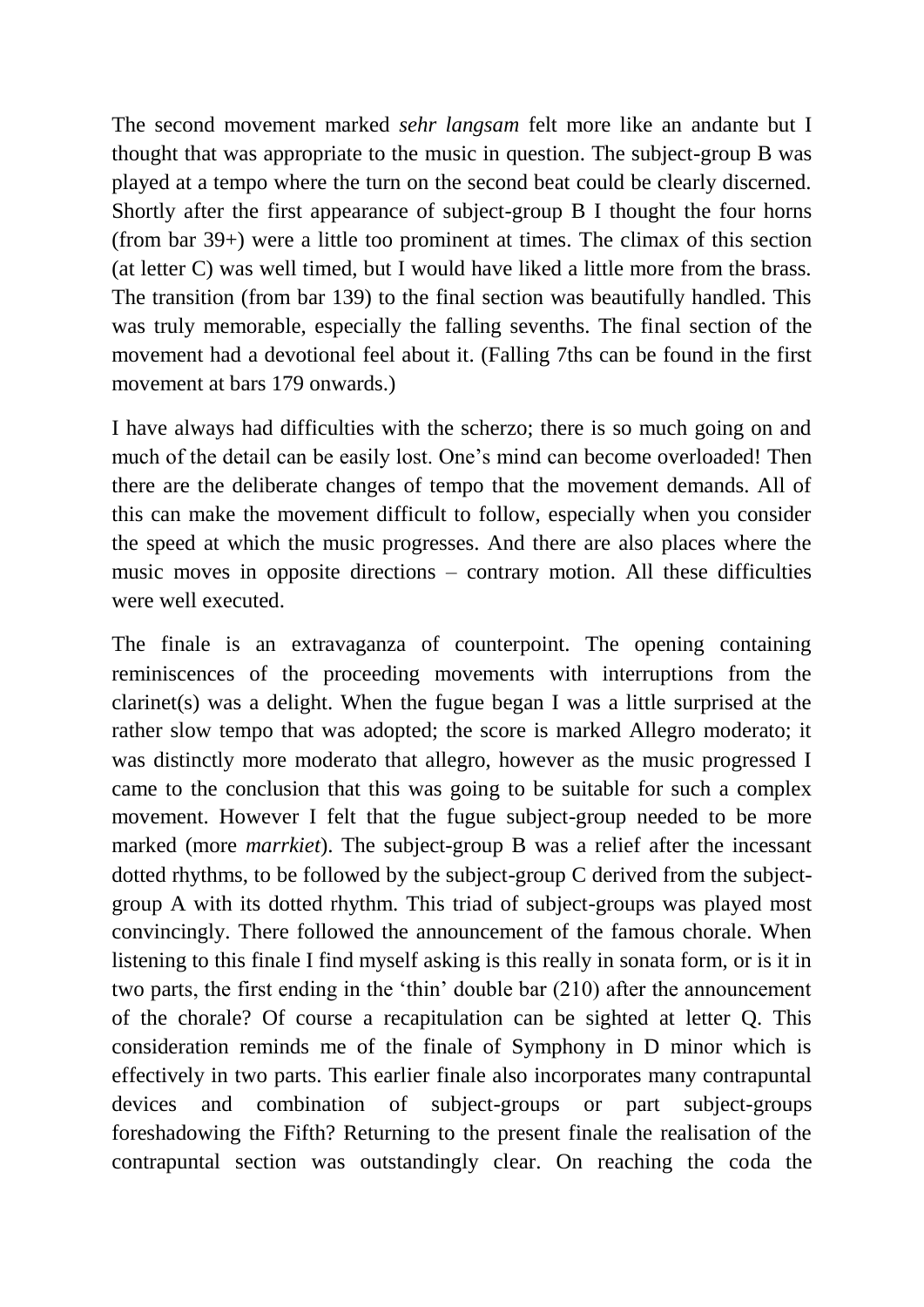announcement of the main subject-group of the work (at bar 462) by the upper wind was just about distinguishable, but to be fair this is a problem of balance due to Bruckner's scoring. In this performance it was clear that the end was in sight. Finally we arrive at the grand final statement of the chorale itself accompanied by the subject-group A. To conclude the chorale is extended and the music comes to its natural end; in this riveting performance there is a sense of inevitability about this. I must just add, perhaps the trumpets could have been a little more prominent.

For some unknown reason the **Symphony No 6 in A Major** written between 1879 and 1881 is the Cinderella of the canon of nine. I first began by listening to Schaller's recording of this Symphony without reference to a score, in order to get the feel of the whole performance. The next day I listened with the score in front of me. I have two copies of this work, an edition by Woess and the other by Nowak. I understand both editions are both questionable when it comes to Bruckner's true intentions.

Overall this is an excellent performance of one of Bruckner's most intricate works. There are places where the writing is extremely complex; in such places it is important to be able to hear the inner parts. This first appears in the second subject-group and more particularly in development of the first movement. On these and subsequent occasions all is well. The violins open the work with a repeated rhythmic figure played crisply. The lead into the recapitulation has a certain feeling of inevitability about it. This is no doubt due to a forward pacing of the movement. I felt that the solo brass in the coda (bars 337 to 352) could have been a little more prominent. At the conclusion (from bars 361 onwards) the accent on the first of each triplet played by the violins came through wonderfully clearly. The whole movement was played with plenty of energy.

The second movement, one of Bruckner's greatest, was well paced and well played. The passages of light and darkness were well contrasted. The anguish of the movement was very moving. The lead up to the climaxes (at bars 37 to 40) and later (at bars 125 to 128) were extremely well timed and impressive. The coda was played a little more slowly and with great sensitivity.

I was a little disappointed with opening of the scherzo. I expect, as it were, little flashes of light from the first violins and the woodwind; for me this was not there. On the whole I felt that there could have been a little more forwardness in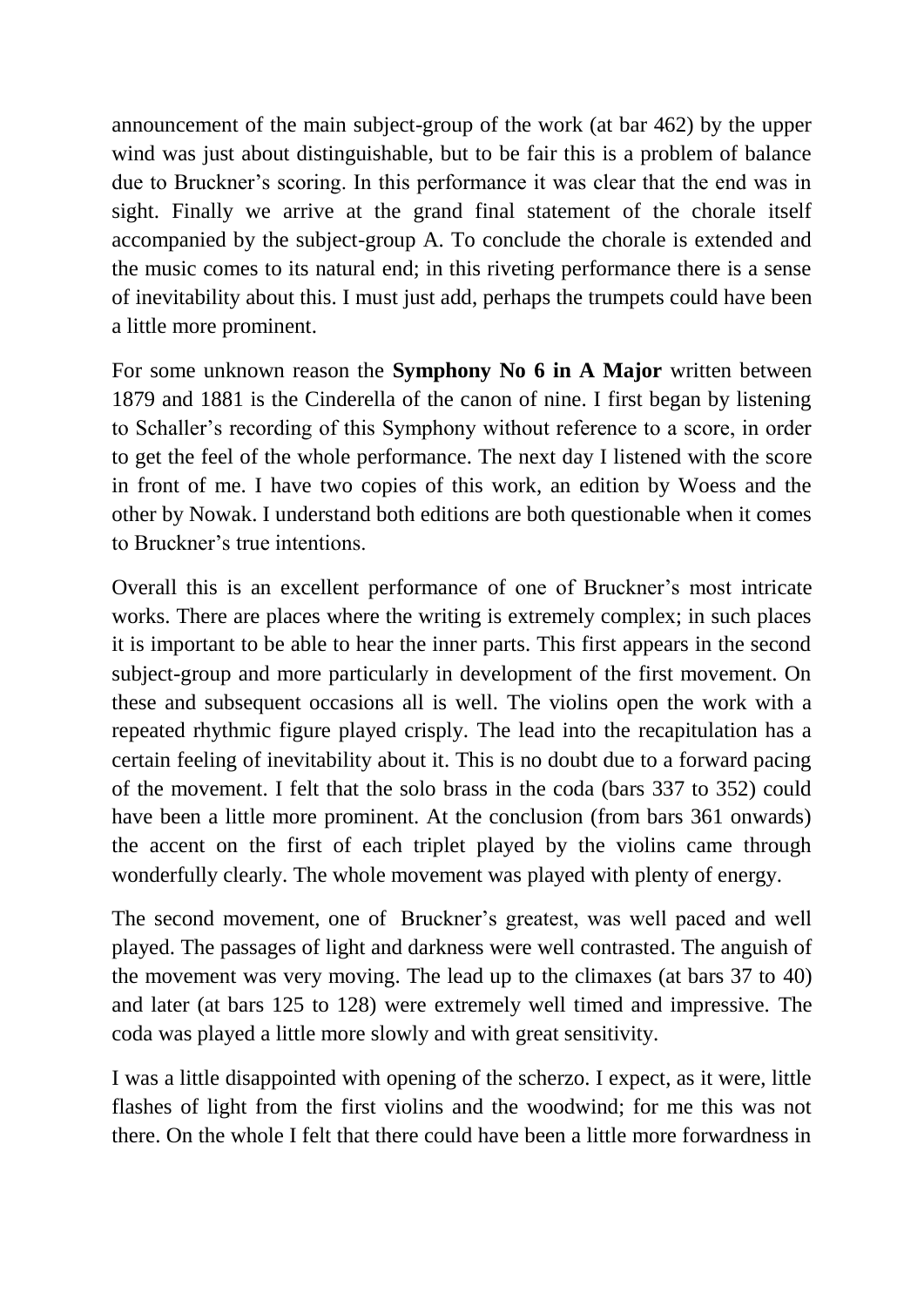the scherzo. However, congratulations to the magnificent horn playing in the trio section.

The finale like some of Bruckner's symphonies presents problems for the conductor, but these were happily overcome. The changes of tempo were well handled. I have in mind particularly the development section. It begins slowly and somehow the conductor has to pick up the opening tempo at the recapitulation. Sudden changes of the tempo decimate the structure of the movement. In this performance of the development the increase in tempo was imperceptible, so that the listener was almost unaware that at the reprise of the first subject-group the opening tempo has been resumed, moreover the acompanying figuration in the strings did not give the impression that Bruckner was returning home from a night on the tiles, but that of angels dancing around the Throne of God.

The balance of the orchestra and recording was about right. At no time did the timpani dominate the orchestra as can so often happen in recordings.

A beautiful performance of a great work.

There is just one version of the **Symphony No 7 in E Major** written between 1875 and 1876; however there are several editions of this work. I have two scores of this work, one that appears to be based on the First Printed Edition and the other a more recent edition by Nowak. In the earlier edition there are many tempo directions which Nowak suppressed. Contemporary scholarship is of the opinion that these directions should be taken seriously and Schaller in this recording does so. Interestingly this symphony is the only one where Bruckner left metronome markings.

The first movement contains many such tempo markings including a metronome indication. Schaller gives this due consideration as is exemplified by his rendering of this movement. He truly understands the complexity of this movement, which make up, like many of Bruckner's symphonic works, blocks of sound. The task of the conductor is to bring these contrasting blocks into some semblance of unity. It is a question of diversity in unity. Schaller understands the task and fulfils it admirably. The tempo marking for the opening of the work is allegro moderato. I am always worried about how conductors begin the work, all too often the opening subject-group is played so slowly, more moderato than allegro, that one can be mistaken for thinking that this a slow movement. Needless to say Schaller does not fall into this trap.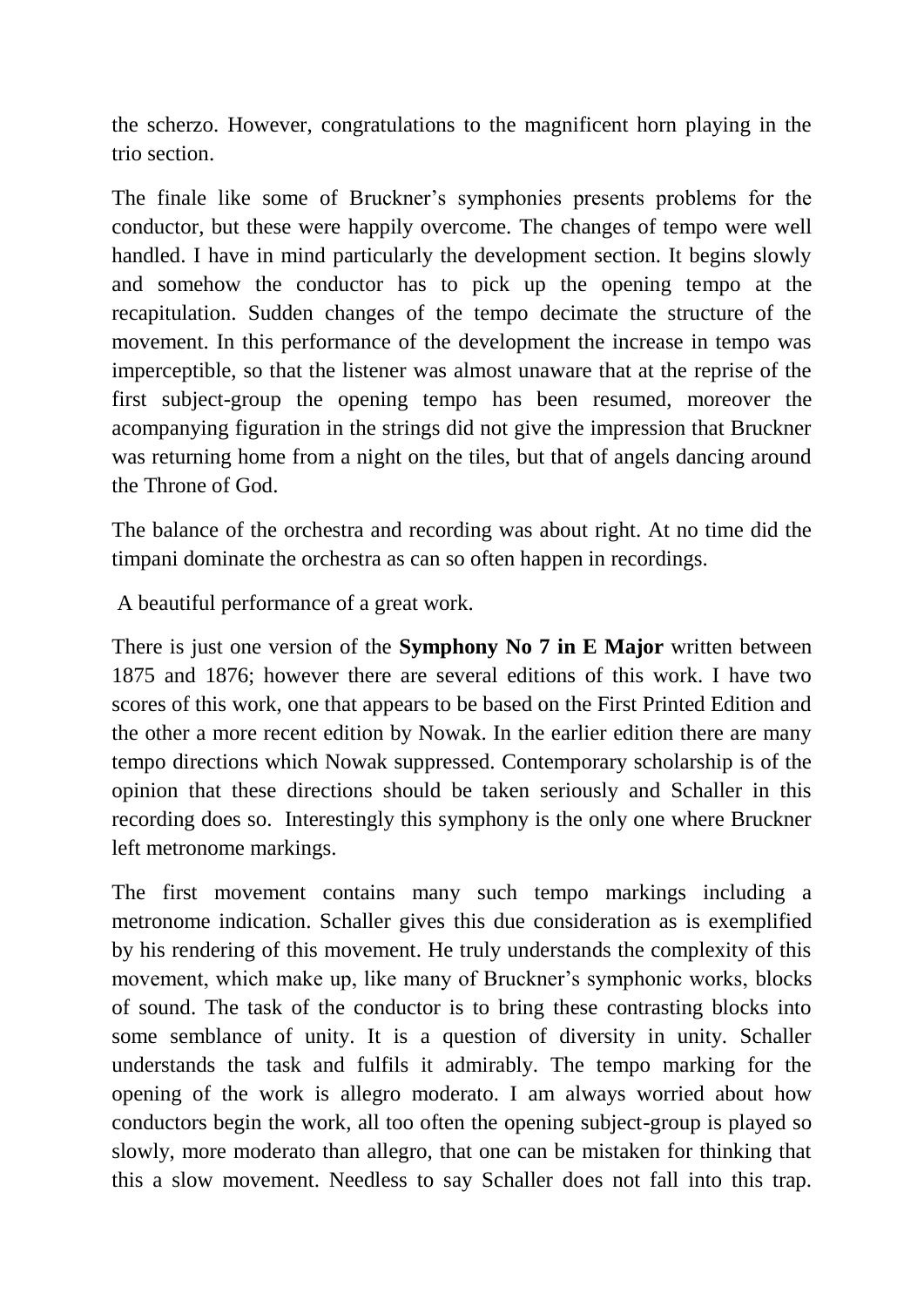Schaller brings out the contrasting blocks of sound to great effect within the classical sonata form. All in all this is a fine performance of this movement.

In some ways the second movement does not involve such complexities as the first movement. The form is pretty straight forward, five part song form. The first climax culminating at bar 131 is well timed. However Schaller saves the full power of his orchestra for the main climax. I have always been in two minds regarding the use of the percussion here but in this performance I had no hesitations. The effect here is quite dazzling. I found just one quibble, why do the two oboes (at bar 31) near the conclusion of section A speed up? The pacing was excellent throughout this movement. The fine coda was played with refinement.

The third movement contains a scherzo and trio as usual. The scherzo is given a lively performance to be followed by a somewhat limpid trio, finely contrasted.

Many feel that the climax of this symphony is in the slow movement, at the famous climax clash. With this in mind is it possible to have the final climax in the finale? I think Bruckner solved this problem by composing an unusual finale, a finale that in some ways presents certain problems. A friend who was not a trained musician in any way, but nevertheless a keen admirer of Bruckner could not get on with this finale. It does help to have an idea of the structure of the movement. Robert Simpson in his book *The Essence of Bruckner* states that the composer was writing in a 'new' form but never states what this form is reversed sonata form. This movement, somewhat like the first movement, is peppered with tempo changes. Schaller again fully understands these complexities and brings out this form admirably. No opportunity is lost to contrast the light subject-group A with the serene chorale and heavy subjectgroup C played at a somewhat slower tempo. We eagerly wait for the return of the home key and the majestic coda. A wonderful interpretation of this symphony!

I have three complete scores of Bruckner's monumental **Symphony No 8 in C Minor**—1887,1890, the Haas edition, and also the intermediate adagio of 1888.

The opening of Schaller's recording of this work somewhat surprised me, for I found the deliberate tempo initially on the slow side, perhaps it was more moderato rather than allegro, but it worked. The tempo chosen gave seriousness and depth to the music. No doubt due to the chosen tempo the climaxes were well placed. The first big climax at the recapitulation came over very well, and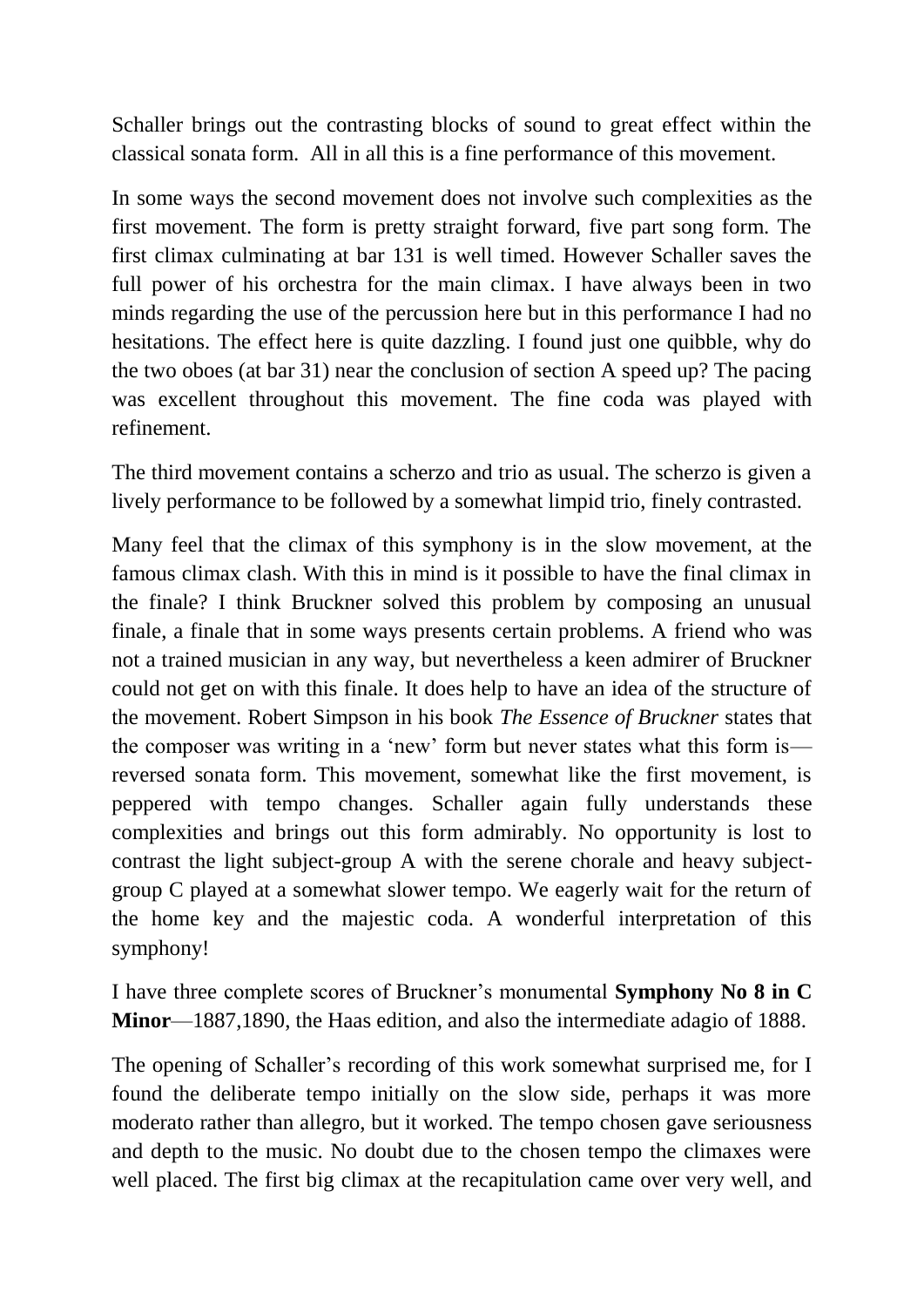had a feeling of having been foreordained. After the reprise of the second subject-group there was a doleful passage of further winding down, which is peculiar to this experimental version. I found this particular material beautifully played, exquisite and very moving indeed. The jagged third subject-group leads to the famous climax culminating in the fanfare of the three trumpets. I feel that in this performance, this was the climax of the movement. Does the coda found here and in the first version sound convincing?

In the Scherzo the clarity especially the violins figuration at the beginning and continued further on is excellent. In the trio the horns were on top form. A delight!

At the beginning of the slow movement the lower strings wave-like pulsating rhythm was clearly played throughout the movement. There is a tendency for some conductors to play the subject-group B too quickly, but to my mind in this performance the tempo was spot on. There was some delightful playing from the tuben (Wagner Tubas), (especially at bar 139+). The accelerando just before this was well judged. The final section leading to the climax can be difficult to bring off, but in this case it was managed well. Once again the horns were in top form at to the end. I found the playing of this rarely heard movement a delight and very moving. A special mention must be made of the four horns solo just before the climax (at bars 251 to 253). I regret Bruckner not including this short passage in his final version.

The finale, unlike the first movement is not an easy movement to pull off due to its structure. Whereas the first movement is in concise sonata form, the finale although in the same form consists of blocks of music in different tempi and styles. It is somewhat like a jigsaw with unequal pieces. The opening tempo was deliberate matching the first movement. The contrasting chorale sections were fine. The third subject-group, the funeral- like march, was unlike in some performances, played at one tempo throughout. From here the music pressed on hesitantly and teasingly until the opening subject-group eventually found the home key to be followed by the dance-like passage before giving way to the second subject-group. The long event, the development section, was played very convincingly, my only comment being that the cadence at letter Ff (see 1890 version) could have been a little more pointed. The recall of the opening subject-group of the whole symphony can sound contrived but in this performance all was well. There followed the splendid coda – the famous piling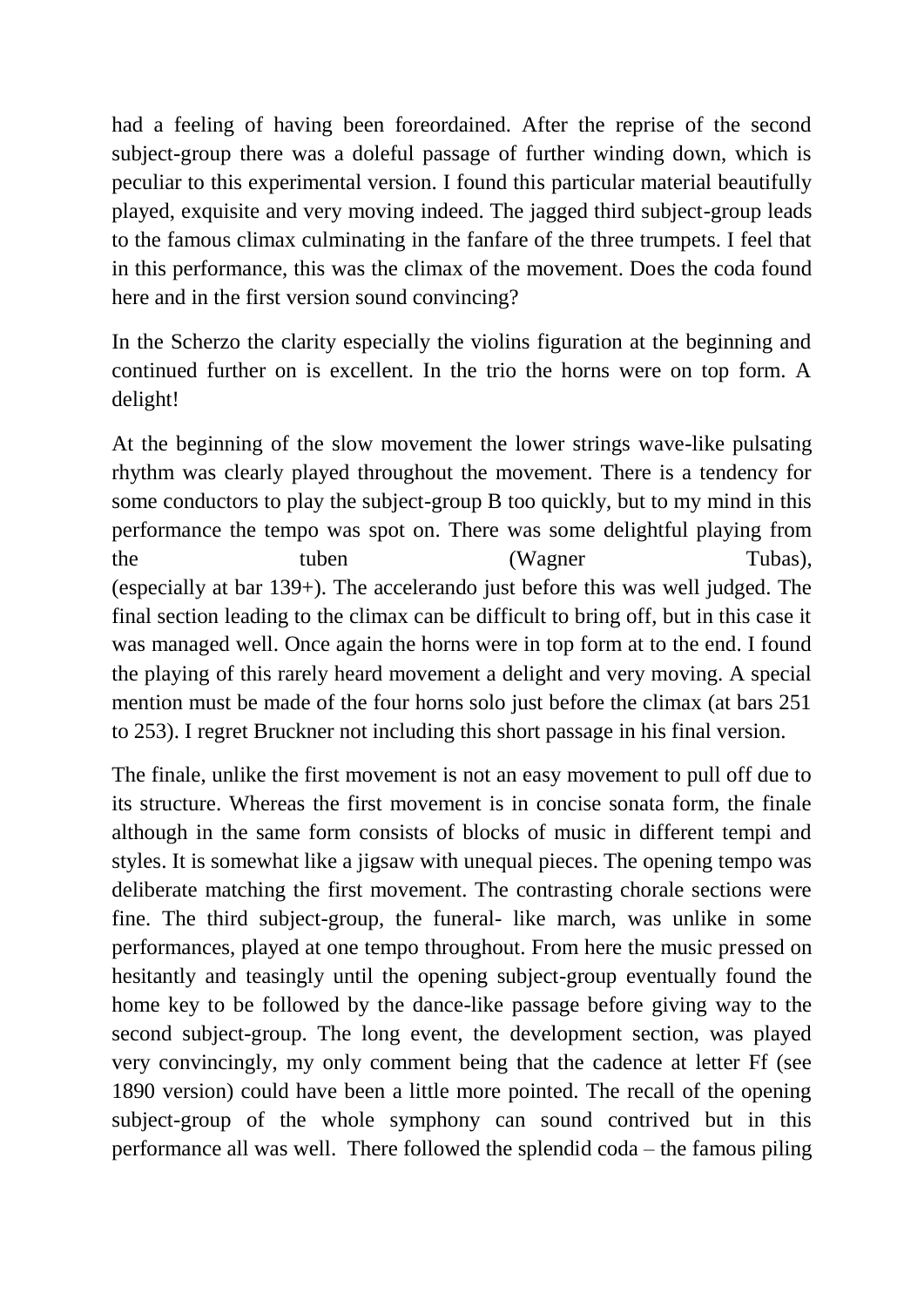up of the main subject-groups of the symphony - what a glorious ending in this performance.

[Many years ago the BBC ran a programme on the Battle of the Atlantic simply entitled, And Next …, featuring one of the Bismarck battleships with music from the opening of the finale!]

All in all a splendid performance of a very unusual version.

When I was about 20, about 60 years, ago I heard my first work by Anton Bruckner, was his **Symphony in No 9 in D Minor**. It hit me! I cannot now remember the conductor or the orchestra involved. At the time Bruckner was almost unknown in Britain and generally in English speaking countries. I was fortunate at the time in having a reel to reel recorder. The performance was broadcast by the BBC on the Third Programme, the precursor of the present Radio 3. I recorded the work and played the tape many, many times. It's a wonder I did not wear out the iron oxide on the tape itself. Bruckner's Ninth has continued to hold its fascination for me over the ensuring years. It is the first Bruckner score that I purchased.

Why the fascination, what was it that had seized my concentration so dramatically? Looking back over those many years I cannot remember what it was in those far off days. Was it something that resonated in my unconscious, that sense of foreboding, that deep foreboding, that runs throughout whole work? That seems to me to be the subject-group that binds the whole work together. It is not so much a musical subject-group but an emotional or possibly a spiritual subject-group.

The composition of this symphony spans a wide range from 1887 to 1896.

Schaller has recorded this work twice, first in 2011 with the completion by William Carragan, and again in 2016 with his own completion. In this review I am concentrating on the 2016 recording.

Mystery pervades the whole of the first movement. With the opening of the horns the impression given is that this going to be a great performance. The music moves steadily to a beautiful realization of the subject-group B. This subject-group is far from obvious, since it contains many contrapuntal strands. One cannot take the subject-group out of its environment, so to speak, for it is dependent on the many parts. You cannot isolate the subject-group itself and you cannot sing it aloud; the best you can do is to sing the whole subject-group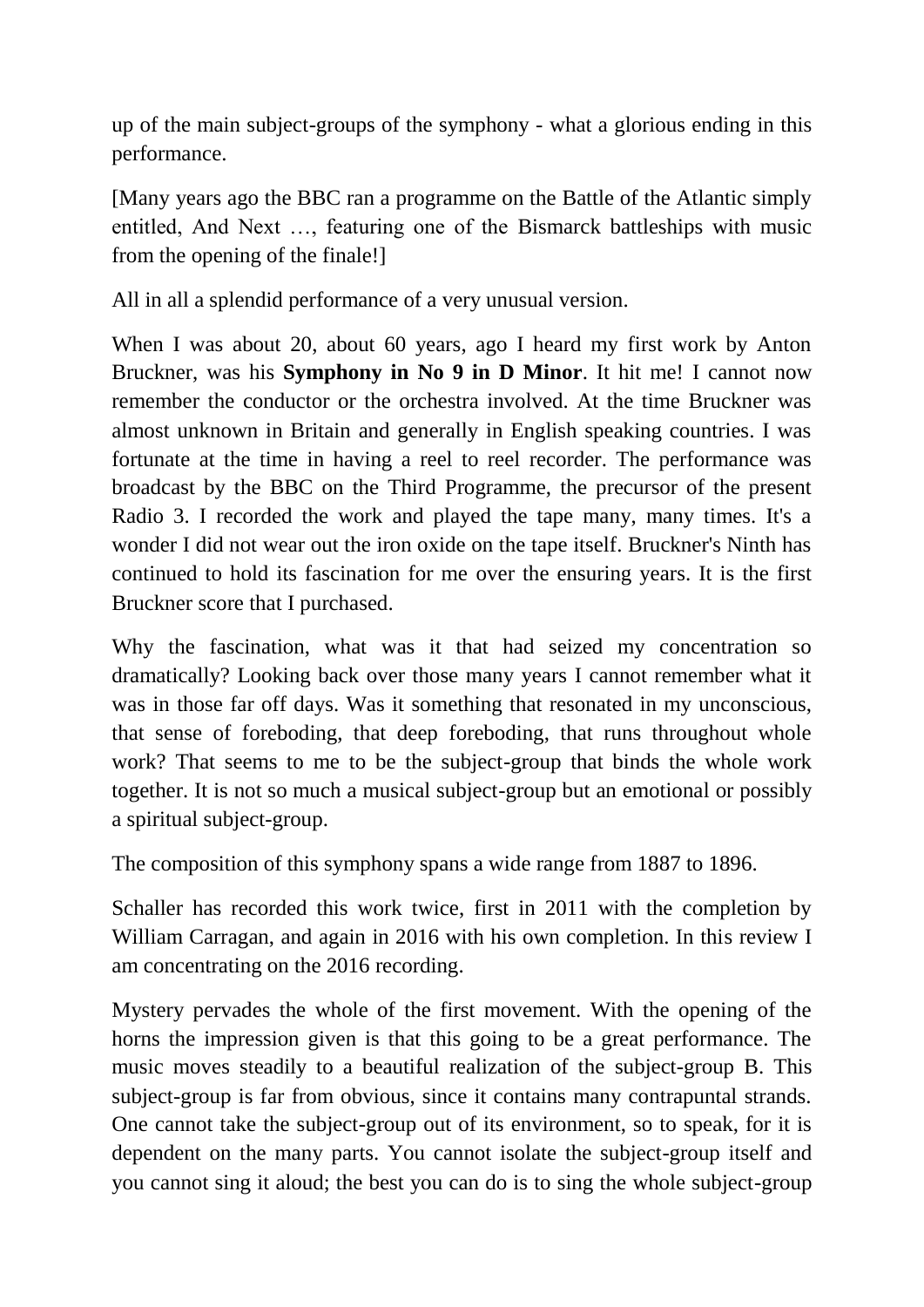in your head including the parts! This section requires a string tone that is what you might call translucent, and the orchestra under Schaller succeed admirably in this respect. The subject-group  $C$  is played with a gentle swaying manner which befits its inner nature, one which is both rather heavy but reflective. Under the firm control of the conductor the ideas already heard are developed. The climaxes are well controlled. The recall of the subject-group B is a welcome relief after the previous turmoil. At this point the intensity of angst increases. It is as though the conductor has saved this intensification at this point in the movement. The sections of the movement are well balanced. The general control of the changes of tempo is well chosen and the pacing of this movement is excellent. An outstanding performance!

The conductor gives a superb rendering of the scherzo and again he chooses a brisk but steady tempo that allows the cumbersome quality of the movement to sound clearly. The unsettling nature of this movement is portrayed brilliantly and yet underneath the dance element remains. The phantoms are clearly portrayed in the trio especially those that take flight in the central section.

The strings present the foreboding opening of the slow movement in fine style leading to the ray of light in D major which soon fades. (The opening bar is somewhat similar to the opening of Richard Wagner's Faust Overture.) After the wonderful fanfares and some contemplative playing from the horns we are lead to the next section. The playing of this movement is highly memorable especially the chorale like passage played by the mainly divided strings and that which follows just before the beginning of the last section of the movement. The lead up to the famous discord is played with confidence. The movement ends peacefully with some glorious playing from the horns and woodwind. Throughout this movement the climaxes are well controlled. Since this is a four movement version of the work, the tempi chosen in the three previous movements must be chosen carefully especially the closing of the slow movement; if made to sound like the termination of the whole work then any completed finale may sound like an optional add-on.

(The following comments apply to Schaller's first completion.)

The opening of the finale with its jagged subject-group gives an impression of, what's going to happen? It has an air of uncertainty and instability in accord with much that has gone before. Then we come to the big dotted subject-group that is played here with great precision and confidence. It is pretty frightening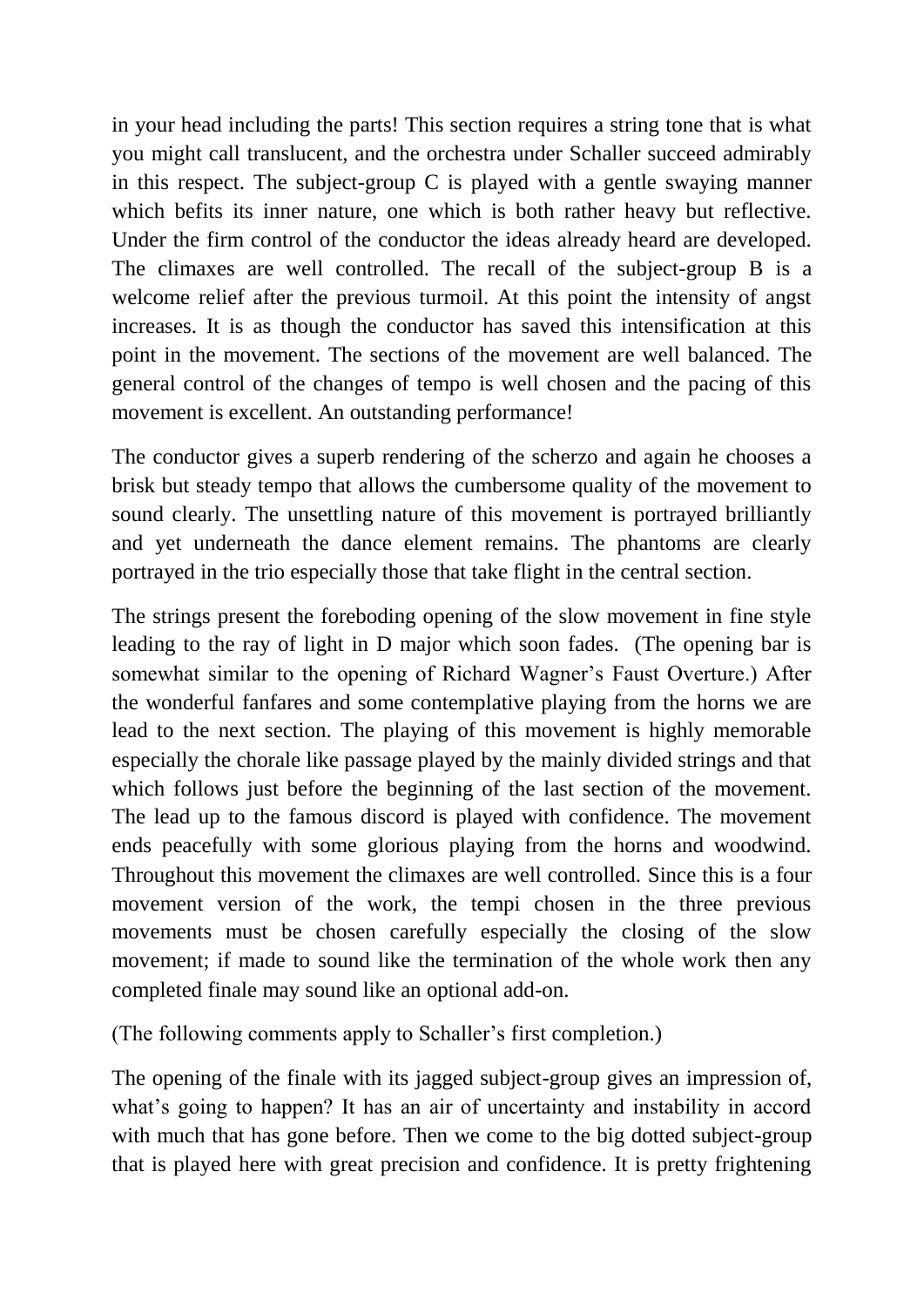stuff. After a sigh or two from the brass, the subject-group B appears. Although a rather neutral subject-group, it has a lyrical twist in the middle that is here played alluringly and with great care to detail. After the famous chorale follows the development played here with great zest. The reprise of subject-group B is here taken a little slower than that of its first appearance; that seems totally appropriate, for it is like the calm after the storm. Just before the return of the chorale the music bursts into a panic. Interestingly at the return of the chorale Schaller has added calls from the brass thus heightening the tension. The music builds up and up then dies down to begin the coda with the second violins quiet tremolo. Once again the music intensifies to the famous discord to be followed by the opening of the symphony. With confidence the music continues and we are lead to a wonderful blaze of D major, the home key but transformed from minor to major.

It has been very difficult to write anything really meaningful about this completion without a score or notes appertaining to this important finale.

During the finale the brass have many highly important parts to bring off and they do so with flying colours. In fact, the whole orchestra have excelled themselves in this mighty performance of this mighty symphony.

Of all the completions that I have heard that are available on record, this is the one I find most convincing and indeed thrilling.

## **Bruckner No 9 in D Minor with completed Finale in the Revised Version**

I was blown over by this performance. Without any hesitation I would give it five stars. Great attention to detail had been given. The whole work came together. The playing was exemplary and the balance throughout was excellent. Each section of the orchestra was on top form. Throughout I found the pacing just right; there was always the feeling that the music was moving towards its goal. Schaller's latest reading conveyed an even greater feeling of dread and anxiety.

Although the work was recorded in a cavernous acoustic, this did not blur the detail even in the loud passages; the engineers had the set up just right.

I was particularly struck with the first movement and the well timed climaxes. The song period was a fine contrast to the main theme. The string tone in this section was neither too thin nor too thick. The tempi of the movement was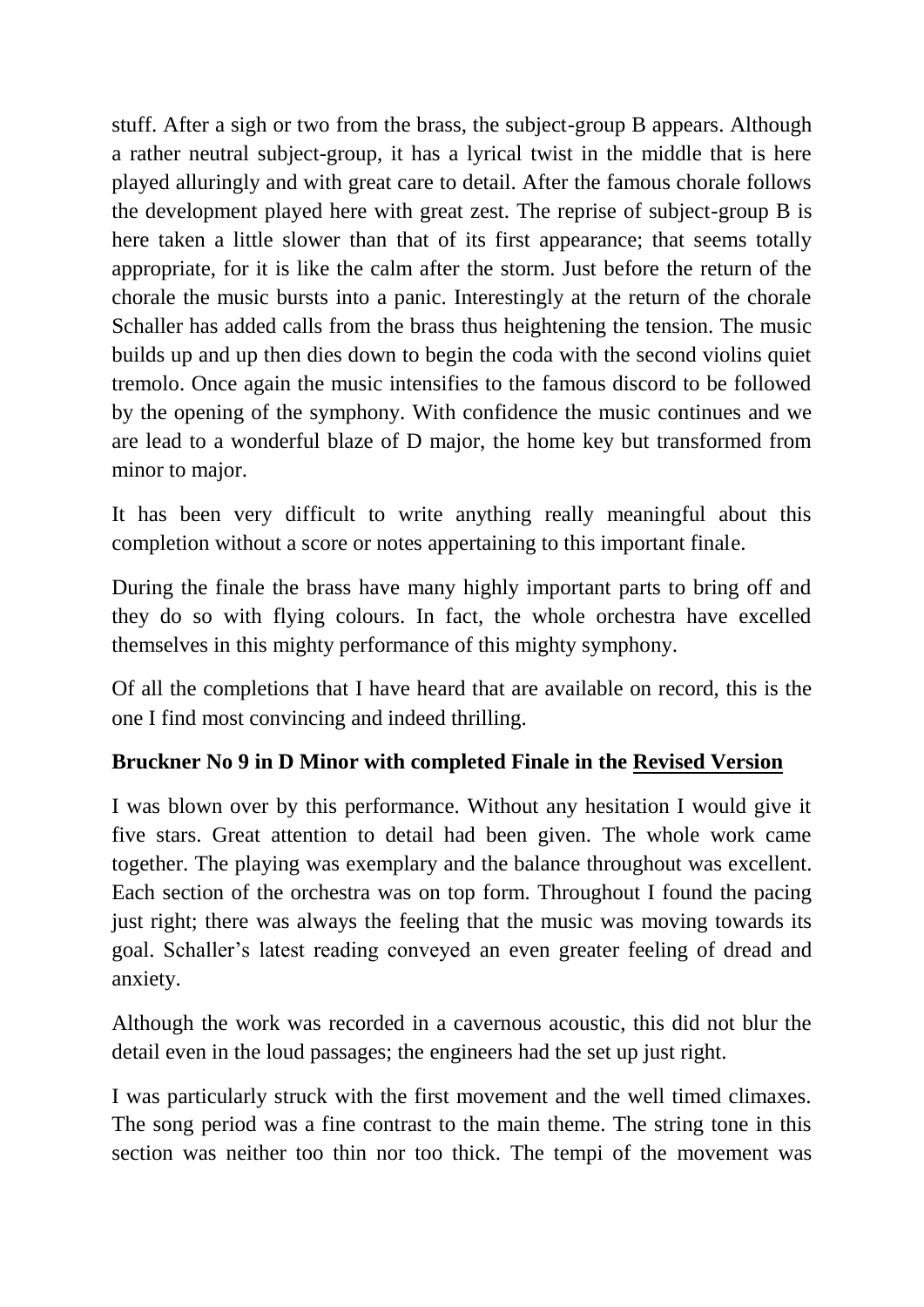never too rigid but flexible enough to accommodate the lyrical passages. The concluding chord, the open fifth, left us with a sense of foreboding.

This mood was carried on with the stamping of the demonic scherzo, which was given plenty of the weight but still maintained a sense of dance. The middle section with nightmarish passages made a fine contrast to main section of the scherzo.

The first violins opened the Adagio with a strong deep tone. The rather static passage at letter A containing the brass fanfares and the following eerie passage echoing the fanfares was played very convincingly. Throughout the movement the feeling of dread was apparent. The passage leading to the famous discord was given definition, which meant when we arrived there was no feeling of, Was that it? There was no obvious slowing down at the end of the Adagio, so that there was little mistaking this performance as a three 'version' movement of this symphony.

There was a gap of about three seconds between the end of the Adagio and the beginning of the finale. When this symphony is treated as a four movement work, as Bruckner intended, too long a gap is unwise. This performance continued the dread of the previous movements. You could with justification declare that this rendition was even wild at times, the rather neutral lyrical passages giving little relief. With the coda beginning with the second violins and violas tremolo the insecure music builds up to a frenzy only to a grinding halt on another discord, but then quietly followed by the opening of the symphony. Somehow the music, much of it unstable, has turned full circle. Eventually the music this time ascending reaches its goal of D major.

I found the detail in the earlier recording of 2016 somewhat unclear at times, but in this later recording all sounded well, particularly the chorale, and the long central passage leading to the reprise of the song period in the finale.

## **POSTSCRIPT**

Tempo is a difficult matter, especially the openings of the Fifth and Seventh Symphonies. From early recordings we know that Bruckner's music was often played quicker than most of today's performances. Schaller manages tempi where much of the intricate inner parts can be discerned; sometimes they cannot but this can often be the orchestration itself or the actual recording. I found